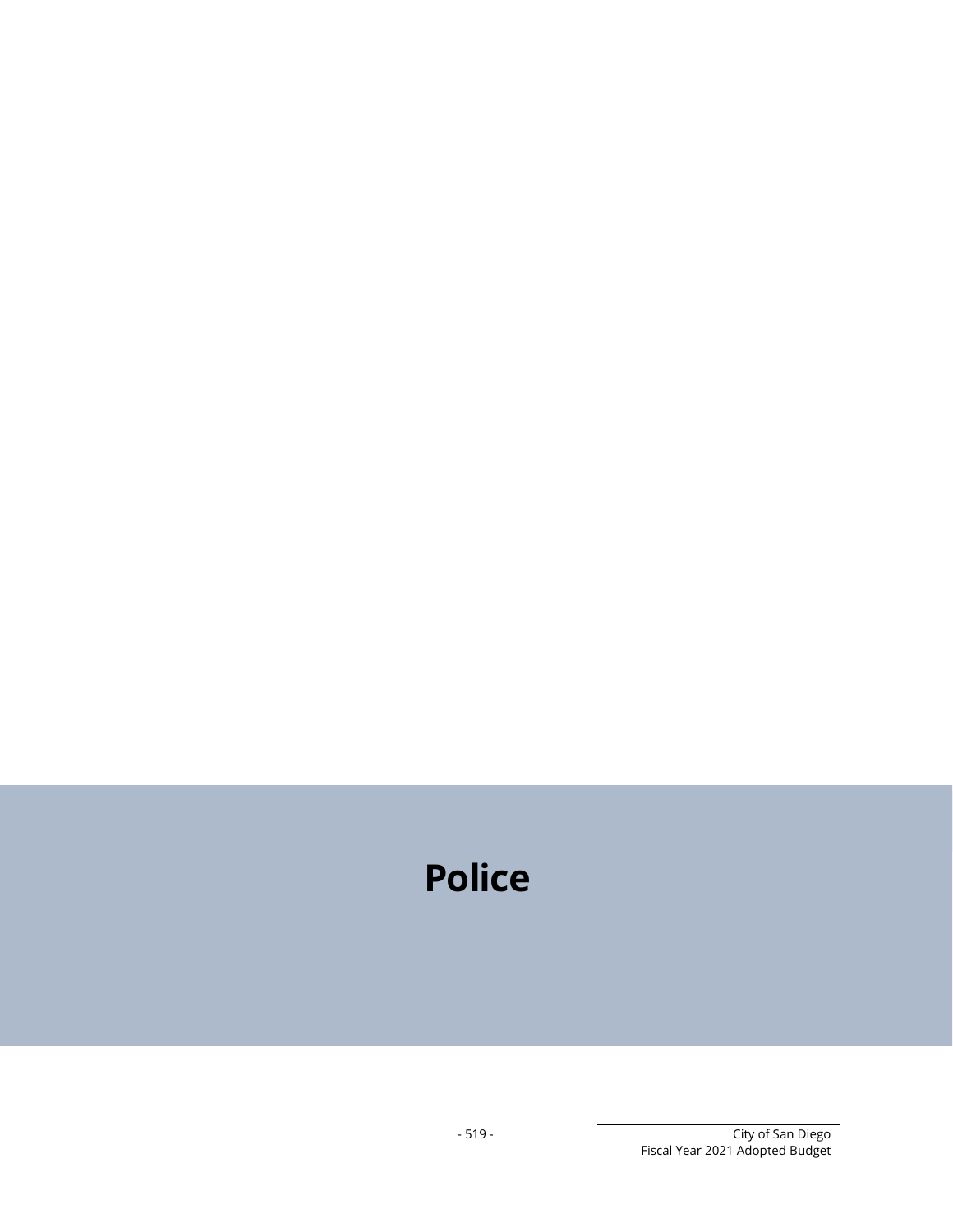

# **Page Intentionally Left Blank**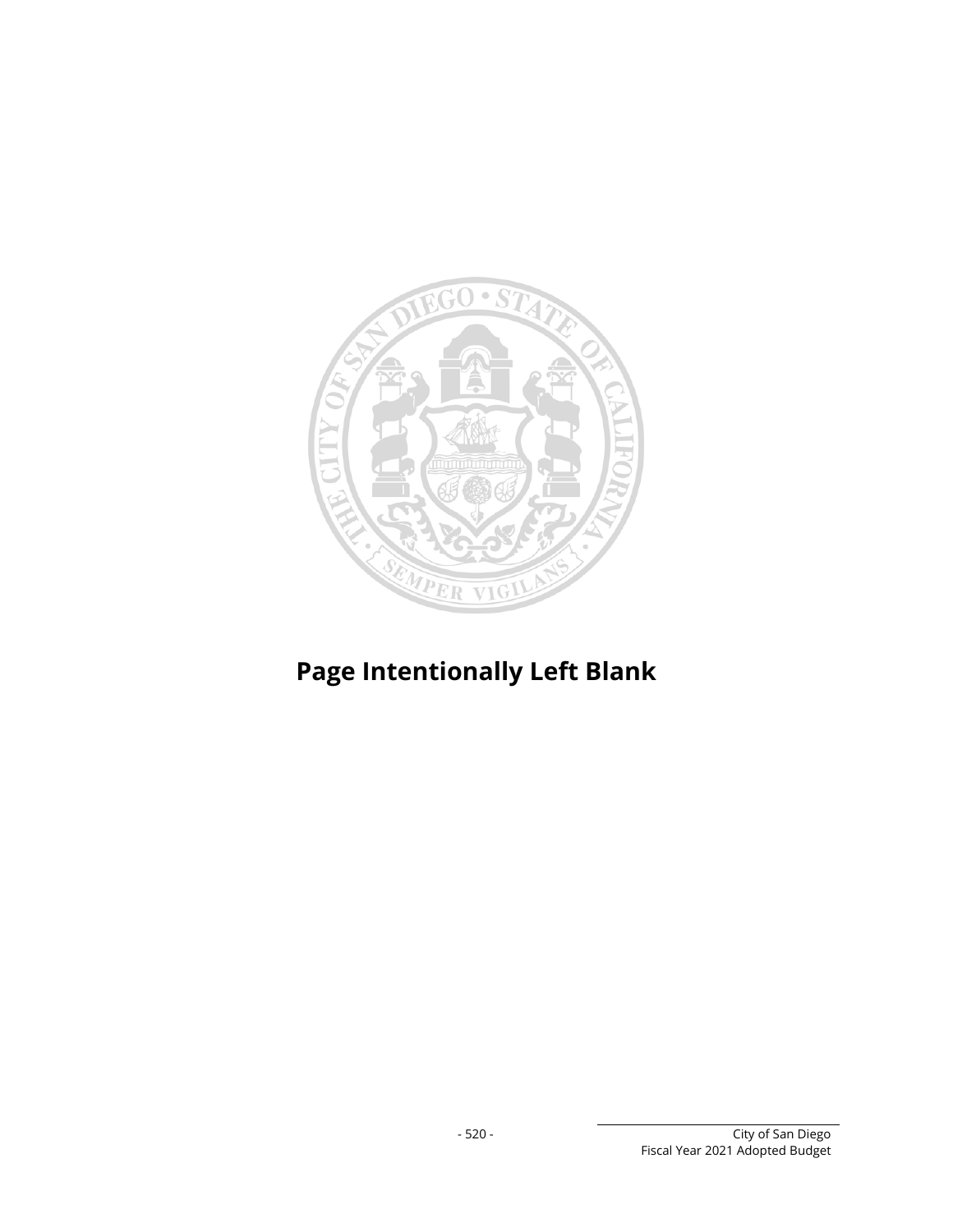

## **Description**

For 131 years, the San Diego Police Department (SDPD) has served the residents of the City with professionalism, dependability, and integrity. In addition to the full-service headquarters building, the City is represented by nine area commands, Traffic Division, and Police Plaza. The City is divided into 19 service areas and 125 neighborhoods. The Department provides neighborhood patrols, traffic enforcement, investigation, records management, permits and licensing, laboratory, Multi-Cultural Storefront, and other support services.

The mission of the Department is accomplished through the practice of community-based policing and problem solving through community partnerships. This approach requires a shared responsibility between the Police Department and the residents of San Diego for addressing underlying problems contributing to crime and the fear of crime. The men and women of the SDPD work together in a problem-solving partnership with communities, government agencies, private groups, and individuals to fight crime and improve the quality of life for the residents and visitors of San Diego.

For more information on department programs, please visit the Police Department's website https://www.sandiego.gov/police.

#### *The vision is*:

The San Diego Police Department strives to advance the highest levels of public safety, trust, and professionalism by strengthening community partnerships through fair and impartial policing while fostering employee enrichment and growth to ensure we remain America's Finest police department.

#### *The mission is:*

Maintain public safety by providing the highest quality police services to all of our communities.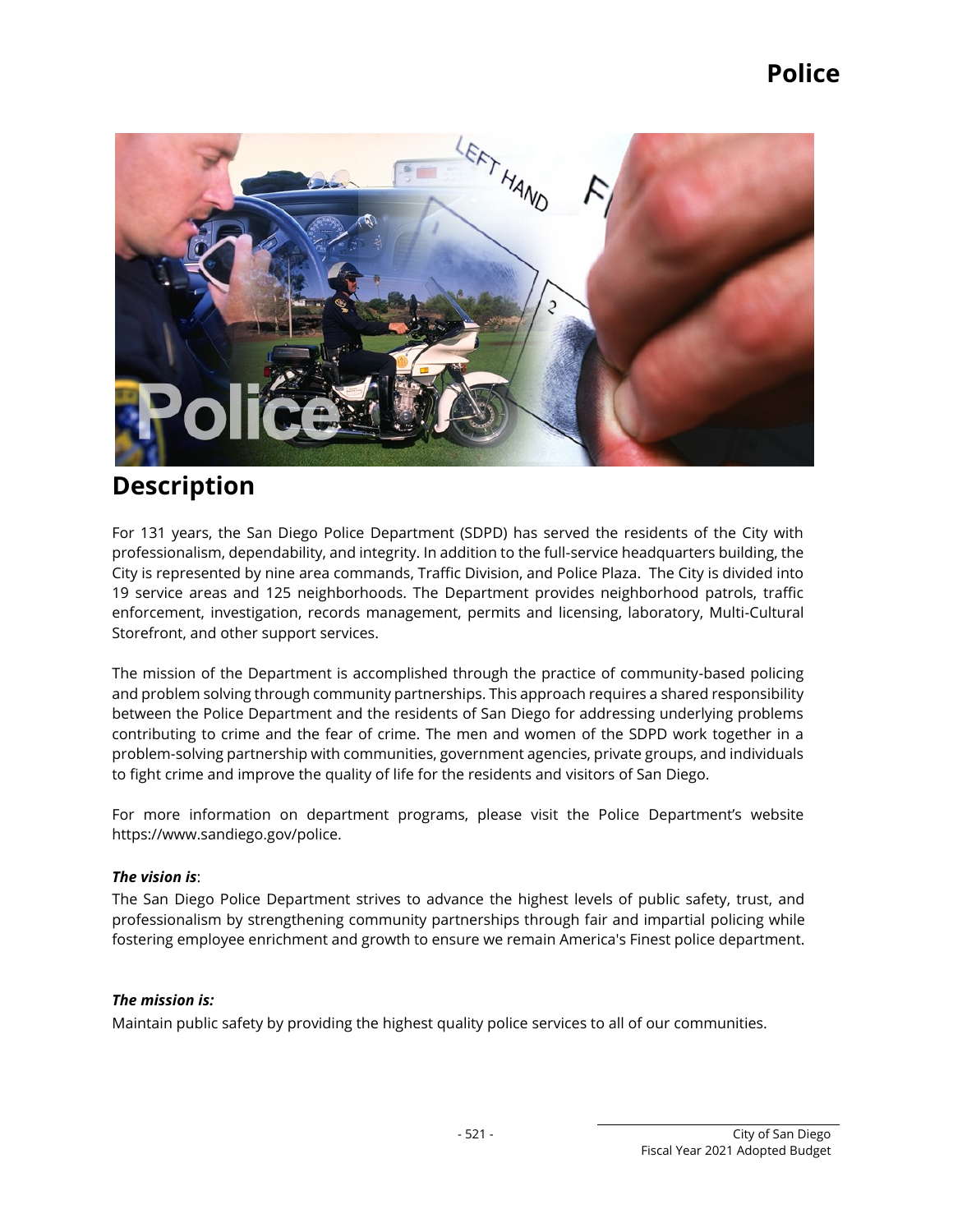## **Goals and Objectives**

#### *Goal 1: The following 8 objectives are Values of the San Diego Police Department rather than goals.*

- Human Life: Our efforts will be oriented toward the goal of protecting human life and ensuring everyone has the opportunity to thrive.
- Integrity: Our actions will be guided by the highest level of virtue and ethical practice through open communication and transparency.
- Partnerships: We will work collaboratively with our community to resolve challenges, protect individual rights, and promote prosperity.
- Diversity: We embrace and appreciate the unique experiences and backgrounds that provide strength and unity to our organization.
- Employee Enrichment: We will provide for the professional development and wellness of our employees through access to ongoing training and a robust employee wellness program. Through these commitments we will continually advance the professional knowledge, personal growth and career longevity of our employees.
- Compassion: We will strive to show genuine concern for one another in both our interactions with the community and within our organization. We recognize that the complexities of life compel us to do nothing less.
- Innovation: We are committed to leading the law enforcement community through innovative practices in order to maintain our position at the forefront of policing.
- Courageous Justice: We will be undeterred in our pursuit of fairness, peace, and a genuine well-being for all people.

| <b>Performance Indicator</b>                                                          | <b>FY2019</b><br><b>Target</b> | <b>FY2019</b><br><b>Actual</b> | <b>FY2020</b><br><b>Target</b> | <b>FY2020</b><br><b>Actual</b> | <b>FY2021</b><br><b>Target</b> |
|---------------------------------------------------------------------------------------|--------------------------------|--------------------------------|--------------------------------|--------------------------------|--------------------------------|
| Part I violent crimes per 1,000                                                       | 4.0                            | 3.7                            | 4.0                            | 3.6                            | 4.0                            |
| Part Lyjolent crime clearance rate                                                    | 50.0%                          | 45.3%                          | 50.0%                          | 39.6 %                         | 50.0%                          |
| Percentage of 911 calls answered within 10<br>seconds <sup>1</sup>                    | 95%                            | 92%                            | 90%                            | 95%                            | 90%                            |
| Average response time to priority 0 calls (in<br>$minutes)^2$                         | 7.0                            | 6.7                            | 7.0                            | 6.7                            | 7.0                            |
| Average response time to priority 1 calls (in<br>$minutes)^2$                         | 14.0                           | 22.5                           | 14.0                           | 23.7                           | 14.0                           |
| Average response time to priority 2 calls (in<br>$minutes)^2$                         | 27.0                           | 60.6                           | 27.0                           | 68.7                           | 27.0                           |
| Average response time to priority 3 calls (in<br>$minutes)^2$                         | 80.0                           | 101.0                          | 80.0                           | 108.8                          | 80.0                           |
| Average response time to priority 4 calls (in<br>$minutes)^2$                         | 90.0                           | 103.1                          | 90.0                           | 92.5                           | 90.0                           |
| Number of community meetings attended by<br>department members per month <sup>3</sup> | 140                            | 100                            | 100                            | 50                             | 100                            |

## **Key Performance Indicators**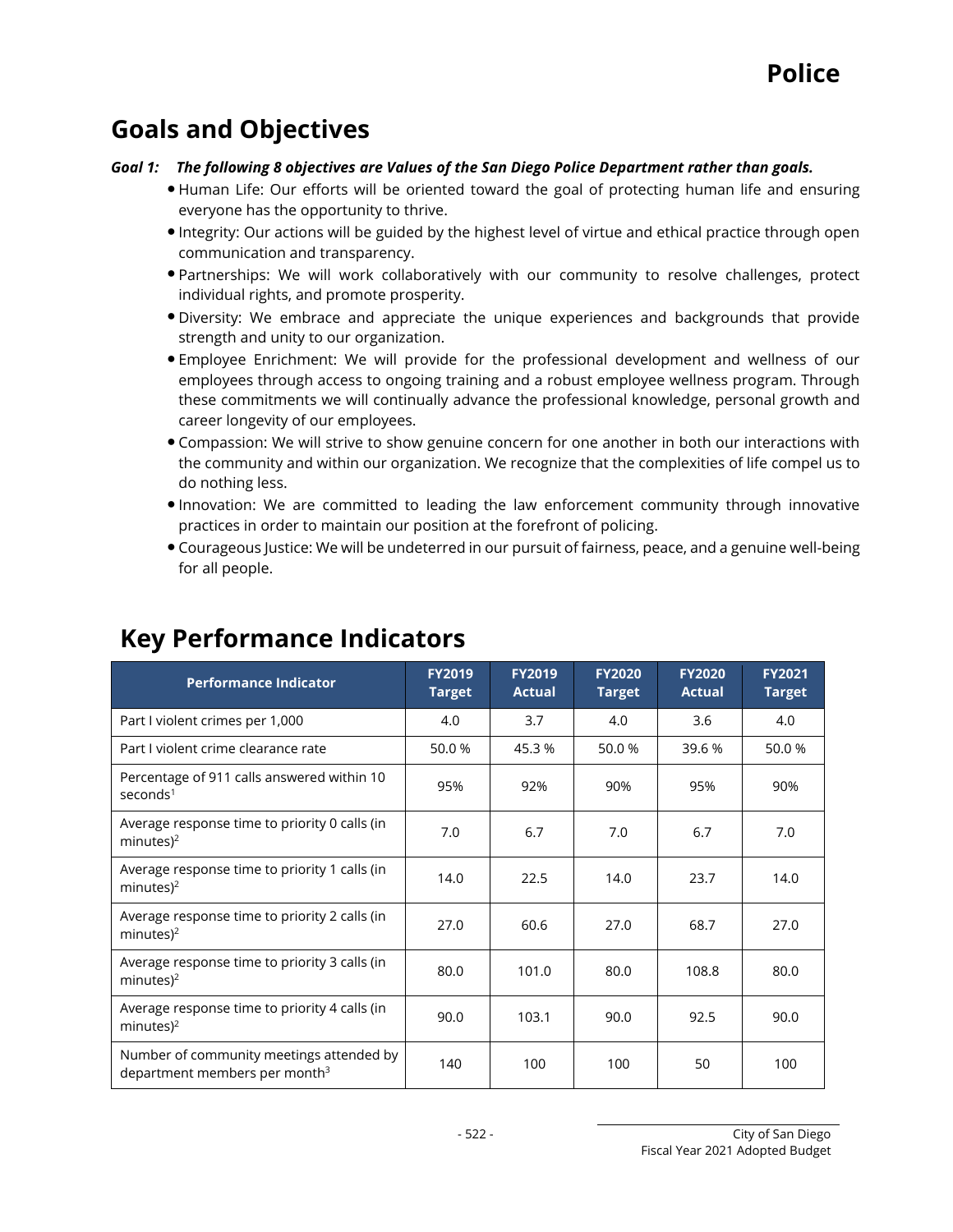## **Key Performance Indicators**

| <b>Performance Indicator</b>                                                                                                        | <b>FY2019</b><br><b>Target</b> | <b>FY2019</b><br><b>Actual</b> | <b>FY2020</b><br><b>Target</b> | <b>FY2020</b><br><b>Actual</b> | <b>FY2021</b><br><b>Target</b> |
|-------------------------------------------------------------------------------------------------------------------------------------|--------------------------------|--------------------------------|--------------------------------|--------------------------------|--------------------------------|
| Percentage increase in social media and<br>Nextdoor participants <sup>4</sup>                                                       | 10%                            | 20%                            | 9%                             | 25%                            | 10%                            |
| Average rating on patrol customer survey<br>results                                                                                 | > 4.0                          | 4.6                            | >4.0                           | 4.5                            | >4.0                           |
| Percentage change in number of citizen<br>complaints compared to prior year <sup>5</sup>                                            | $\geq 5.0\%$                   | 2%                             | $\geq 5.0\%$                   | 2%                             | $\geq 5.0\%$                   |
| Percentage of active employee's attendance<br>for non-bias-based policing training                                                  | 100%                           | 100%                           | 100%                           | 98%                            | 100%                           |
| Percentage of proactive time <sup>6</sup>                                                                                           | 20%                            | 20%                            | 20%                            | N/A                            | 20%                            |
| Lowest Part I violent crime per 1,000 ranking<br>compared to the 30 largest U.S. cities<br>(Calendar Year) <sup>7</sup>             | < 5                            | 3                              | < 5                            | N/A                            | < 5                            |
| Number of persons severely injured or killed<br>from traffic collisions <sup>8</sup>                                                | $\Omega$                       | 228                            | $\Omega$                       | 193                            | $\Omega$                       |
| Percentage reduction in severe and fatal<br>traffic collisions each fiscal year from the<br>baseline 2015 through 2025 <sup>9</sup> | 10%                            | 0%                             | 10%                            | 10%                            | 10%                            |

1. The State NENA standard mandates that 95% of 911 calls are answered in 20 seconds or less; the National NENA standard mandates that 90% of 911 calls are answered within 10 seconds or less. SDPD will continue to strive for excellence in this area and has chosen to hold ourselves to achieve the more strict National standard.

- 2. Response time data from the new CAD system is now available for FY 2019 & FY 2020.
- 3. Community meetings were completely cancelled from March through June 2020 due to the COVID-19 pandemic. Many meetings were held virtually but not captured in this data.
- 4. SDPD is committed to the sharing of information through social media sites and encourages the public to follow the Department. The increases included the following: Facebook; Twitter; NextDoor; and Instagram. The target for FY2021 is based on the average increase in social media, including NextDoor participants. The goal is to get closer to 10% as the market for social media expands.
- 5. Complaints have decreased from Fiscal Year 2019 to the fourth quarter of Fiscal Year 2020. The target will continue to be zero discrimination complaints.

The majority of those still needing completion are either in their Training Phase or on an extend absence.

- 6. FY 2019 & FY 2020 data for this statistic from the new CAD system implemented in October 2017 is not available at this time.
- 7. Data shown for FY 2019 represents calendar year 2018 data from the FBI. Data for calendar year 2019 is expected to be available from the FBI in the fall of 2020.
- 8. The target indicator is aligned with the City's Vision Zero initiative. The baseline number of traffic related fatalities in calendar year 2015 was 59. The goal of Vision Zero is to reduce traffic fatalities to zero by calendar year 2025 through changes in the roadway environment and through education and enforcement of roadway users. The annual projected values are based on a ten percent reduction goal per year of the initiative.
- 9. SDPD is committed to increasing the number of educational and enforcement events by 11 each year (10% of 2015) in order to achieve Vision Zero goals.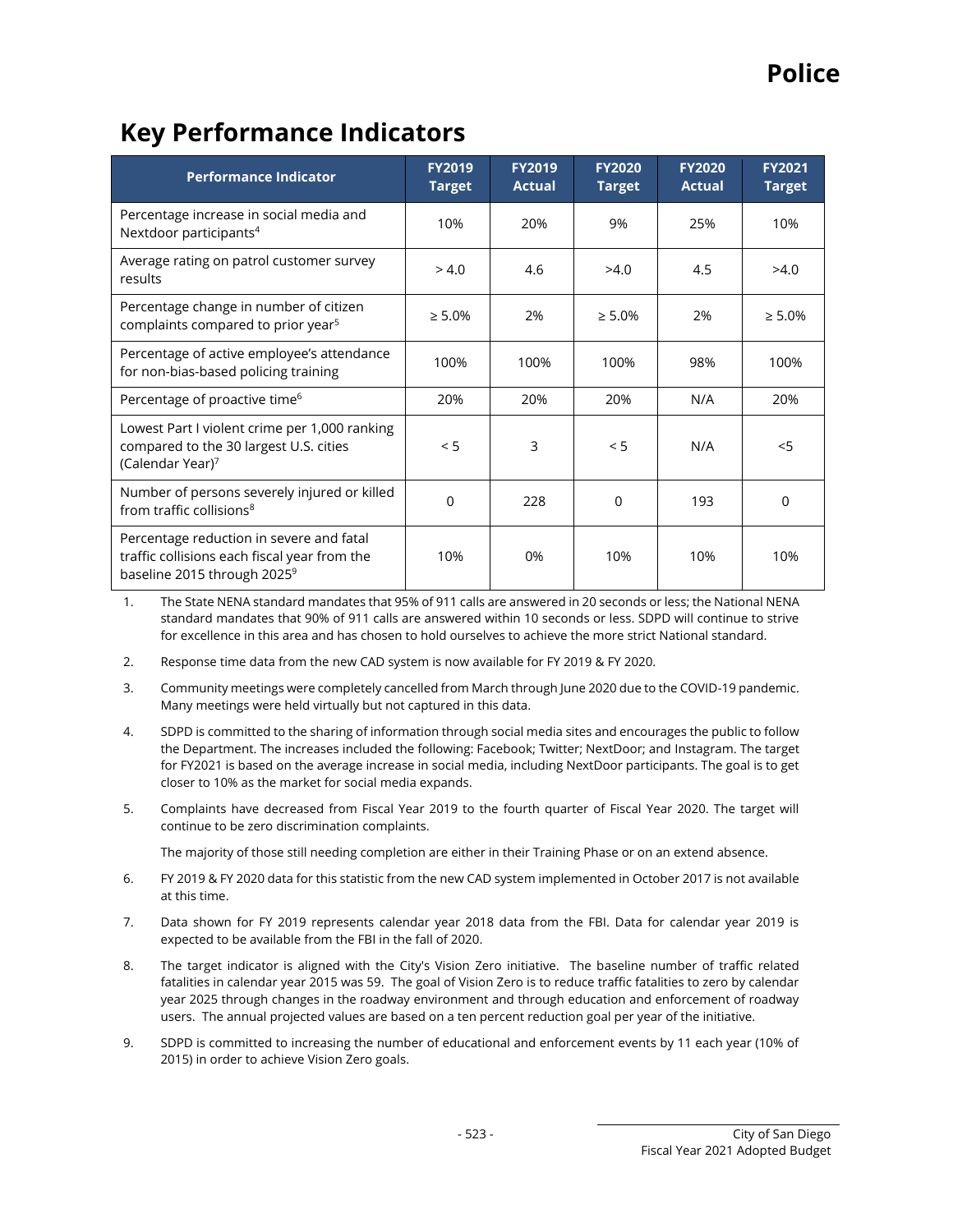

## **Page Intentionally Left Blank**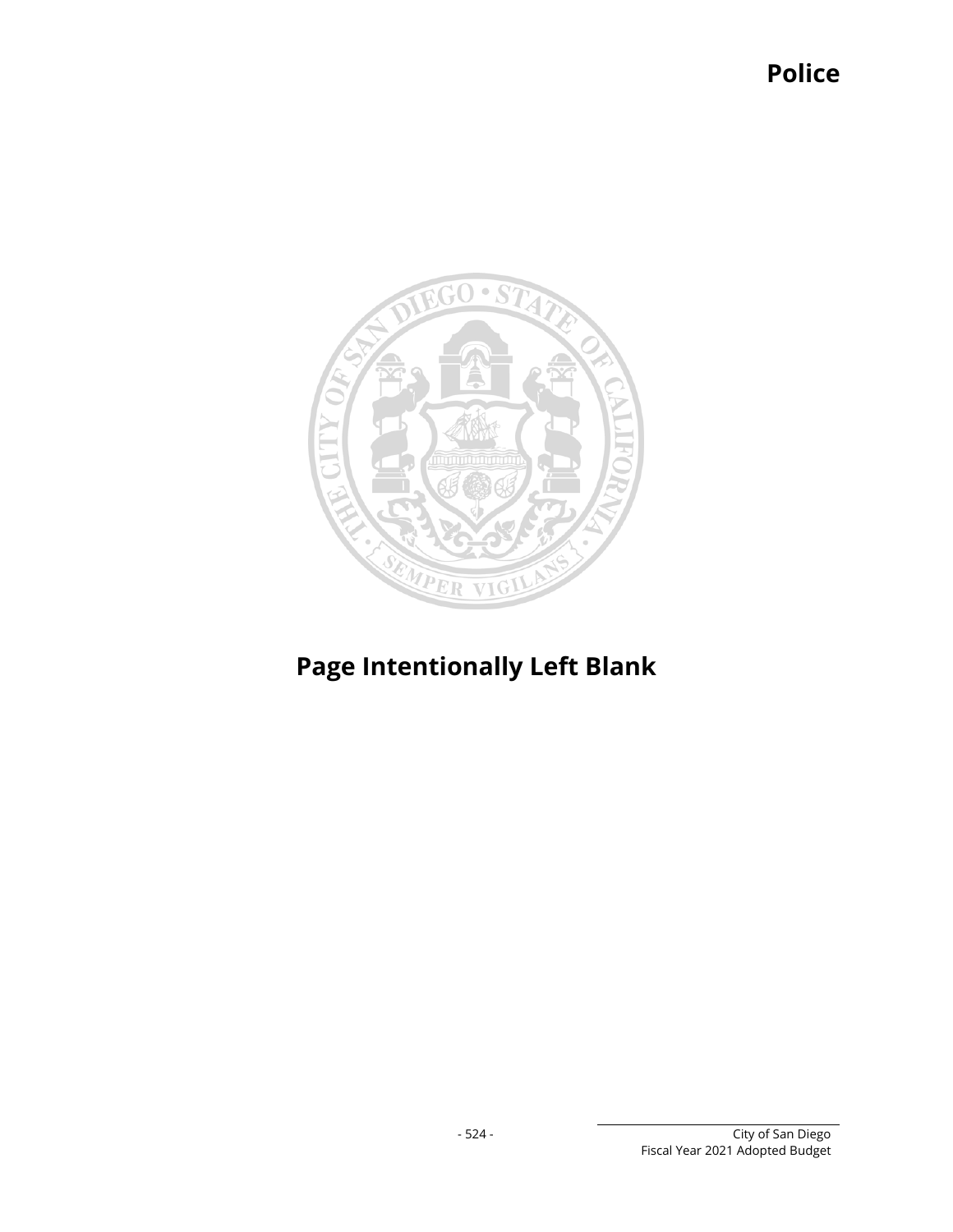## **Department Summary**

|                                      | <b>FY2019</b>  | <b>FY2020</b>  | <b>FY2021</b>  | FY2020-2021 |
|--------------------------------------|----------------|----------------|----------------|-------------|
|                                      | <b>Actual</b>  | <b>Budget</b>  | <b>Adopted</b> | Change      |
| FTE Positions (Budgeted)             | 2.657.01       | 2.655.14       | 2.632.14       | (23.00)     |
| Personnel Expenditures               | 433,049,170 \$ | 476.198.619 \$ | 500,686,062    | 24,487,443  |
| Non-Personnel Expenditures           | 68,993,661     | 70,865,326     | 80,021,777     | 9,156,451   |
| <b>Total Department Expenditures</b> | 502,042,831 \$ | 547,063,945 \$ | 580,707,839    | 33,643,894  |
| <b>Total Department Revenue</b>      | 71,390,147 \$  | 49,662,260     | 91,719,199     | 42,056,939  |

## **General Fund**

#### **Department Expenditures**

|                                     | <b>FY2019</b>    | <b>FY2020</b>  |      | <b>FY2021</b>  | FY2020-2021   |
|-------------------------------------|------------------|----------------|------|----------------|---------------|
|                                     | <b>Actual</b>    | <b>Budget</b>  |      | <b>Adopted</b> | <b>Change</b> |
| Administrative Services             | \$<br>$1,350$ \$ |                | - \$ | - \$           |               |
| Centralized Investigations Division | 83,491,803       | 89,592,839     |      | 94,861,578     | 5,268,739     |
| Department Operations Division      | 35,389,864       | 29,937,879     |      | 31,654,485     | 1,716,606     |
| Neighborhood Policing               | 15,095,042       | 20,187,957     |      | 24,283,469     | 4,095,512     |
| Neighborhood Policing Division      | 71,912,795       | 80,709,395     |      | 88,973,256     | 8,263,861     |
| Patrol Operations Division          | 207,296,292      | 230,617,487    |      | 238,455,407    | 7,837,920     |
| Traffic, Youth & Event Services     | 44,671,728       | 48,358,326     |      | 47,070,063     | (1,288,263)   |
| Training/Employee Development       | 38,570,214       | 39,859,046     |      | 42,945,300     | 3,086,254     |
| <b>Division</b>                     |                  |                |      |                |               |
| <b>Total</b>                        | 496,429,089 \$   | 539,262,929 \$ |      | 568,243,558 \$ | 28,980,629    |

#### **Department Personnel**

|                                     | <b>FY2019</b> | <b>FY2020</b> | <b>FY2021</b>  | FY2020-2021 |
|-------------------------------------|---------------|---------------|----------------|-------------|
|                                     | <b>Budget</b> | <b>Budget</b> | <b>Adopted</b> | Change      |
| Centralized Investigations Division | 449.00        | 448.73        | 445.73         | (3.00)      |
| Department Operations Division      | 101.50        | 105.00        | 106.00         | 1.00        |
| Neighborhood Policing               | 0.00          | 80.15         | 96.15          | 16.00       |
| Neighborhood Policing Division      | 314.34        | 316.84        | 317.84         | 1.00        |
| Patrol Operations Division          | 1,269.00      | 1,143.00      | 1,132.00       | (11.00)     |
| Traffic, Youth & Event Services     | 255.06        | 245.06        | 233.06         | (12.00)     |
| Training/Employee Development       | 268.11        | 316.36        | 301.36         | (15.00)     |
| <b>Division</b>                     |               |               |                |             |
| <b>Total</b>                        | 2,657.01      | 2,655.14      | 2,632.14       | (23.00)     |

#### **Significant Budget Adjustments**

|                                                        | FTE        | <b>Expenditures</b> | <b>Revenue</b> |
|--------------------------------------------------------|------------|---------------------|----------------|
| <b>Salary and Benefit Adjustments</b>                  | $0.00 \pm$ | 29,888,832 \$       |                |
| Adjustes ante to reflect covince requiring from vocant |            |                     |                |

Adjustments to reflect savings resulting from vacant positions for any period of the fiscal year, retirement contributions, retiree health contributions, and labor negotiations.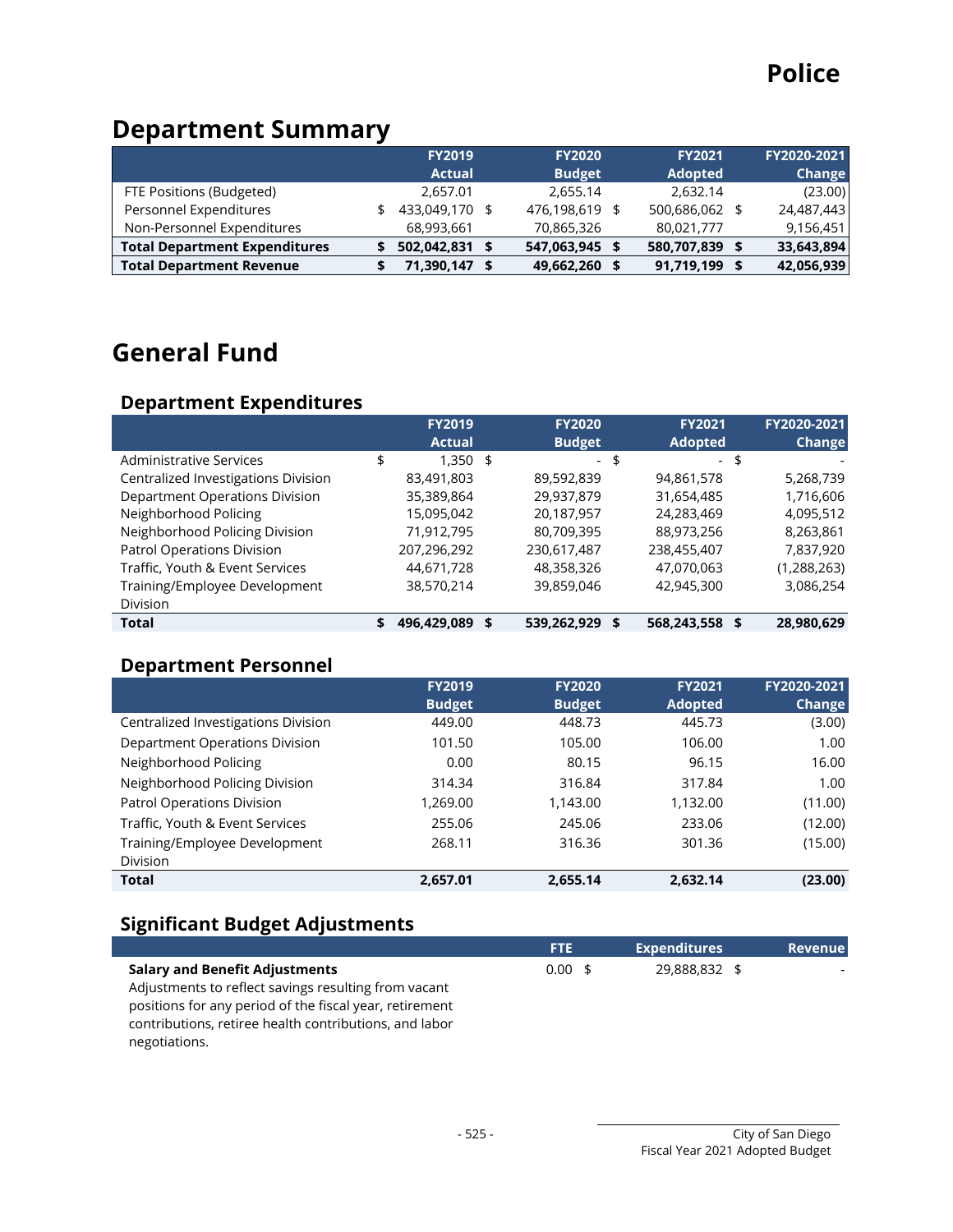# **Significant Budget Adjustments**

|                                                                                                                                                                                                                                                                                                                                                                                 | <b>FTE</b> | <b>Expenditures</b> | <b>Revenue</b> |
|---------------------------------------------------------------------------------------------------------------------------------------------------------------------------------------------------------------------------------------------------------------------------------------------------------------------------------------------------------------------------------|------------|---------------------|----------------|
| <b>Non-Discretionary Adjustment</b><br>Adjustment to expenditure allocations that are<br>determined outside of the department's direct control.<br>These allocations are generally based on prior year<br>expenditure trends and examples of these include<br>utilities, insurance, and rent.                                                                                   | 0.00       | 18,921,017          |                |
| <b>Clean SD</b><br>Addition of overtime expenditures to maintain Clean SD<br>efforts.                                                                                                                                                                                                                                                                                           | 0.00       | 3,600,873           |                |
| <b>CARES Act Funding</b><br>Addition of one-time expenditures and revenue to<br>support an increase in patrol as a result of the COVID-19<br>pandemic.                                                                                                                                                                                                                          | 0.00       | 2,250,000           | 8,250,000      |
| Police Zero-Based Overtime Expense Budget and<br><b>Additional Revenue</b><br>Addition of overtime expenditures to maintain current<br>service levels and addition of on-going revenue related to<br>grants, Petco Park, and other special events.                                                                                                                              | 0.00       | 1,705,995           | 829,691        |
| <b>Overtime Fringe</b><br>Addition of Medicare expenditures associated with<br>overtime.                                                                                                                                                                                                                                                                                        | 0.00       | 396,708             |                |
| <b>Sexual Assault Evidence Kits</b><br>Addition of 4.00 Criminalist 2s and associated non-<br>personnel expenditures in the Police Crime Lab to analyze<br>all collected sexual assault evidence as required by<br>Senate Bill 22. Due to anticipated hiring date, the budget<br>reflects the adjusted equivalent of 2.00 FTE, which will be<br>annualized in Fiscal Year 2022. | 2.00       | 342,679             |                |
| <b>Regular Rate of Pay</b><br>Addition of personnel expenditures associated with the<br>cash payments in lieu of health benefits provided to<br>employees as required by the recent Flores legal case.                                                                                                                                                                          | 0.00       | 213,380             |                |
| <b>Lateral and Recruitment Incentive Program</b><br>Addition of one-time non-personnel expenditures to<br>support the Lateral and Recruitment Incentive Programs.                                                                                                                                                                                                               | 0.00       | 68,000              |                |
| <b>Non-Standard Hour Personnel Funding</b><br>Funding allocated according to a zero-based annual<br>review of hourly funding requirements.                                                                                                                                                                                                                                      | 0.00       | 13,053              |                |
| <b>Reduction of Associate Management Analyst</b><br>Reduction of 1.00 Associate Management Analyst in the<br>Domestic Violence Unit.                                                                                                                                                                                                                                            | (1.00)     | (148, 440)          |                |
| <b>Reduction of Civilian Positions</b><br>Reduction of 1.00 Clerical Assistant 2 in Narcotics and<br>4.00 Police Records Clerks in Records.                                                                                                                                                                                                                                     | (5.00)     | (321, 758)          |                |
| <b>Reduction of Police Investigative Service Officers</b><br>Reduction of 6.00 Police Investigative Service Officers<br>within Patrol Operations units.                                                                                                                                                                                                                         | (6.00)     | (546, 821)          |                |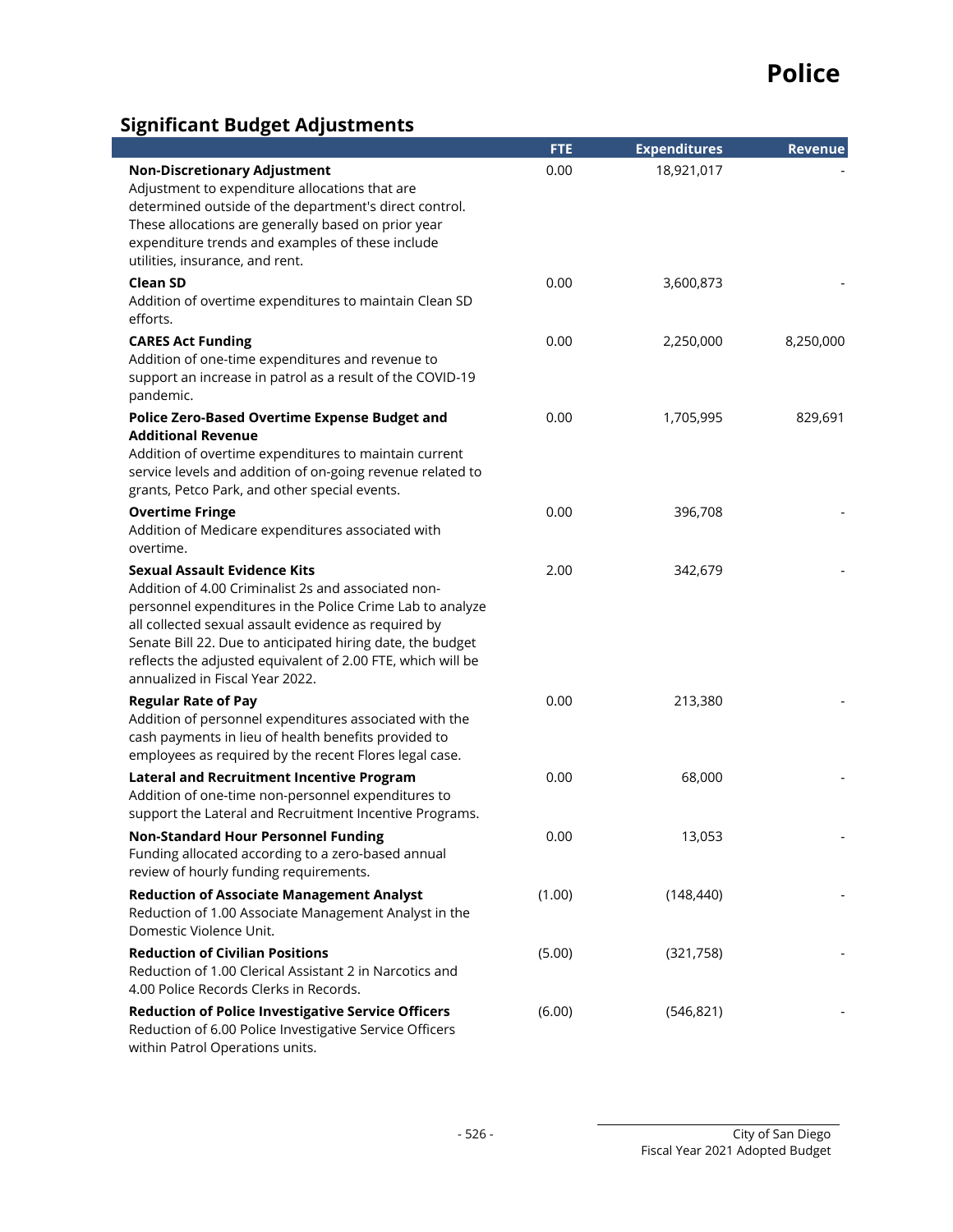# **Significant Budget Adjustments**

|                                                                                                                                                                                                                                                   | <b>FTE</b> | <b>Expenditures</b> | <b>Revenue</b> |
|---------------------------------------------------------------------------------------------------------------------------------------------------------------------------------------------------------------------------------------------------|------------|---------------------|----------------|
| <b>Reduction of Air Support Flight Hours</b><br>Reduction of non-personnel expenditures in helicopter<br>maintenance associated to a decrease from ten to seven<br>flight hours per day.                                                          | 0.00       | (547,500)           |                |
| <b>Reduction of Trolley Team</b><br>Reduction of 2.00 Police Officer 2s and 1.00 Police<br>Sergeant associated with the Trolley team.                                                                                                             | (3.00)     | (614, 102)          |                |
| <b>Reduction of Word Processing Operators</b><br>Reduction of 5.00 Word Processing Operators in the<br>following units: Eastern Division, STAR/PAL, Homicide,<br>Accident Investigation Bureau, and Human Resources.                              | (5.00)     | (624, 210)          |                |
| <b>Helicopter Maintenance Savings</b><br>Reduction of one-time non-personnel expenditures<br>associated with helicopter maintenance due to the<br>purchase of a new helicopter in Fiscal Year 2020.                                               | 0.00       | (900,000)           |                |
| Pay-in-Lieu of Annual Leave Adjustments<br>Adjustment to expenditures associated with projected<br>compensation in-lieu of the use of annual leave.                                                                                               | 0.00       | (930, 038)          |                |
| <b>Reduction of STAR/PAL Unit</b><br>Reduction of 3.00 Police Officer 2s, 1.00 Police Sergeant,<br>and 1.00 Word Processing Operator within the STAR/PAL<br>Unit.                                                                                 | (5.00)     | (1, 192, 568)       |                |
| <b>Reduction of Extension of Shift Overtime</b><br>Reduction of overtime expenditures for extension of shift<br>activities.                                                                                                                       | 0.00       | (1,826,099)         |                |
| <b>Fleet Fuel</b><br>Adjustment to reflect revised fleet fuel projections.                                                                                                                                                                        | 0.00       | (2,089,103)         |                |
| <b>Budgeted Vacancy Factor</b><br>Adjustment to budgeted vacancy factor due to anticipated<br>personnel vacancies.                                                                                                                                | 0.00       | (3,917,032)         |                |
| <b>One-Time Additions and Annualizations</b><br>Adjustment to reflect one-time revenues and<br>expenditures, and the annualization of revenues and<br>expenditures, implemented in Fiscal Year 2020.                                              | 0.00       | (5,072,717)         |                |
| <b>Support for Information Technology</b><br>Adjustment to expenditure allocations according to a<br>zero-based annual review of information technology<br>funding requirements.                                                                  | 0.00       | (9,689,520)         |                |
| <b>CARES Act Funding</b><br>Addition of one-time revenue addition to support payroll<br>costs for public safety employees considered as<br>payments for services substantially dedicated to<br>mitigating or responding to the COVID-19 pandemic. | 0.00       |                     | 33,937,134     |
| <b>False Alarm Penalties</b><br>Adjustment to reflect revised revenue projections<br>associated with false alarm penalties.                                                                                                                       | 0.00       |                     | 877,259        |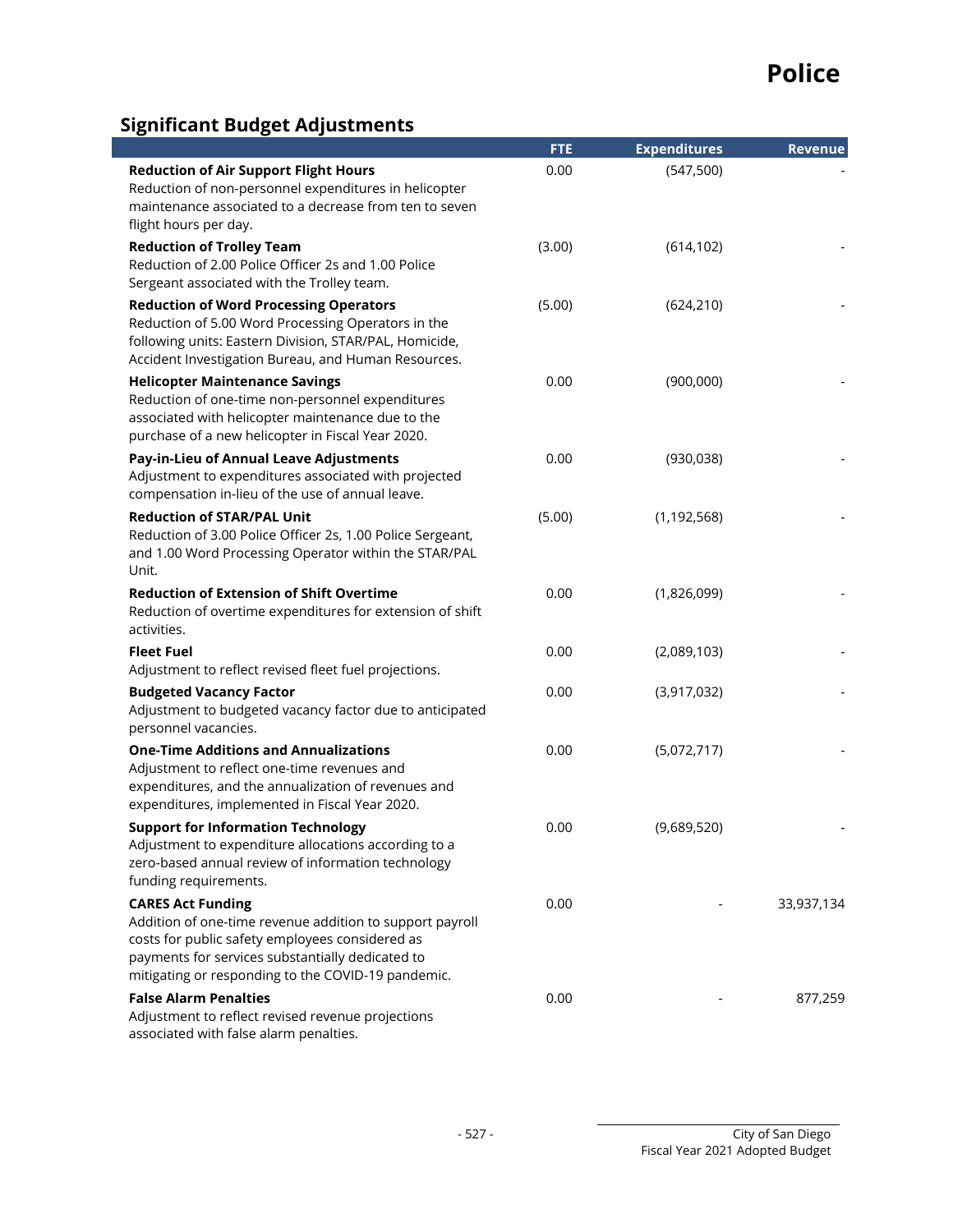## **Significant Budget Adjustments**

|                                                                                                                                                                                   | <b>FTE</b>   | <b>Expenditures</b> | <b>Revenue</b> |
|-----------------------------------------------------------------------------------------------------------------------------------------------------------------------------------|--------------|---------------------|----------------|
| <b>Massage Establishment Revenue</b><br>Adjustment to reflect anticipated revenue increase from<br>the implementation of revised user fees for massage<br>establishments.         | 0.00         |                     | 272,302        |
| <b>Tow Franchise Fees</b><br>Adjustment to reflect revised revenue projections<br>associated with tow franchise fees.                                                             | 0.00         |                     | (94, 237)      |
| <b>Proposition 69</b><br>Adjustment to reflect revised revenue associated with<br>Proposition 69 related activities received from the County<br>of San Diego.                     | 0.00         |                     | (110, 032)     |
| <b>Parking Citation Revenue</b><br>Adjustment to reflect revised revenue projections<br>associated with parking citations.                                                        | 0.00         |                     | (448, 925)     |
| <b>Municipal Court Revenue</b><br>Adjustment to reflect revised revenue projections<br>associated with vehicle code violations, traffic school fees,<br>and ordinance violations. | 0.00         |                     | (502, 880)     |
| <b>Safety Sales Tax Allocation</b><br>Adjustment to reflect revised revenue and non-personnel<br>expenditures associated with the Public Safety Services &<br>Debt Service Fund.  | 0.00         |                     | (953, 373)     |
| Total                                                                                                                                                                             | $(23.00)$ \$ | 28.980.629 \$       | 42.056.939     |

#### **Expenditures by Category**

|                               | <b>FY2019</b>        | <b>FY2020</b>  | <b>FY2021</b>  | FY2020-2021 |
|-------------------------------|----------------------|----------------|----------------|-------------|
|                               | <b>Actual</b>        | <b>Budget</b>  | <b>Adopted</b> | Change      |
| <b>PERSONNEL</b>              |                      |                |                |             |
| Personnel Cost                | 238.037.541 \$       | 271,330,326 \$ | 281,300,436 \$ | 9,970,110   |
| <b>Fringe Benefits</b>        | 192,350,620          | 200,988,293    | 214,995,834    | 14,007,541  |
| <b>PERSONNEL SUBTOTAL</b>     | 430,388,161          | 472,318,619    | 496,296,270    | 23,977,651  |
| <b>NON-PERSONNEL</b>          |                      |                |                |             |
| Supplies                      | \$<br>8,750,938 \$   | $6,950,295$ \$ | 7,203,168 \$   | 252,873     |
| Contracts                     | 33,448,665           | 34,265,193     | 36,239,709     | 1,974,516   |
| Information Technology        | 10,412,148           | 13,352,379     | 16,553,333     | 3,200,954   |
| <b>Energy and Utilities</b>   | 12,743,329           | 11,297,577     | 11,229,458     | (68, 119)   |
| Other                         | 26,149               | 400,000        | 68,000         | (332,000)   |
| Transfers Out                 | 21,458               |                |                |             |
| Capital Expenditures          | 9,621                | 50,246         | 25,000         | (25, 246)   |
| Debt                          | 628,619              | 628,620        | 628,620        |             |
| <b>NON-PERSONNEL SUBTOTAL</b> | 66,040,927           | 66,944,310     | 71,947,288     | 5,002,978   |
| Total                         | \$<br>496,429,089 \$ | 539,262,929 \$ | 568,243,558 \$ | 28,980,629  |

#### **Revenues by Category**

|                                        | <b>FY2019</b> | <b>FY2020</b> | <b>FY2021</b>  | FY2020-2021 |
|----------------------------------------|---------------|---------------|----------------|-------------|
|                                        | <b>Actual</b> | <b>Budget</b> | <b>Adopted</b> | Change      |
| Charges for Services                   | 16.901.491 \$ | 15,516,085 \$ | 17,261,325 \$  | 1,745,240   |
| <b>Fines Forfeitures and Penalties</b> | 19,874,935    | 21,180,889    | 20,229,084     | (951, 805)  |
| Licenses and Permits                   | 1.926.164     | 2,169,627     | 2,293,607      | 123,980     |
| <b>Other Local Taxes</b>               | 1,495,540     | 1,617,428     | 1,523,191      | (94, 237)   |

- 528 - City of San Diego Fiscal Year 2021 Adopted Budget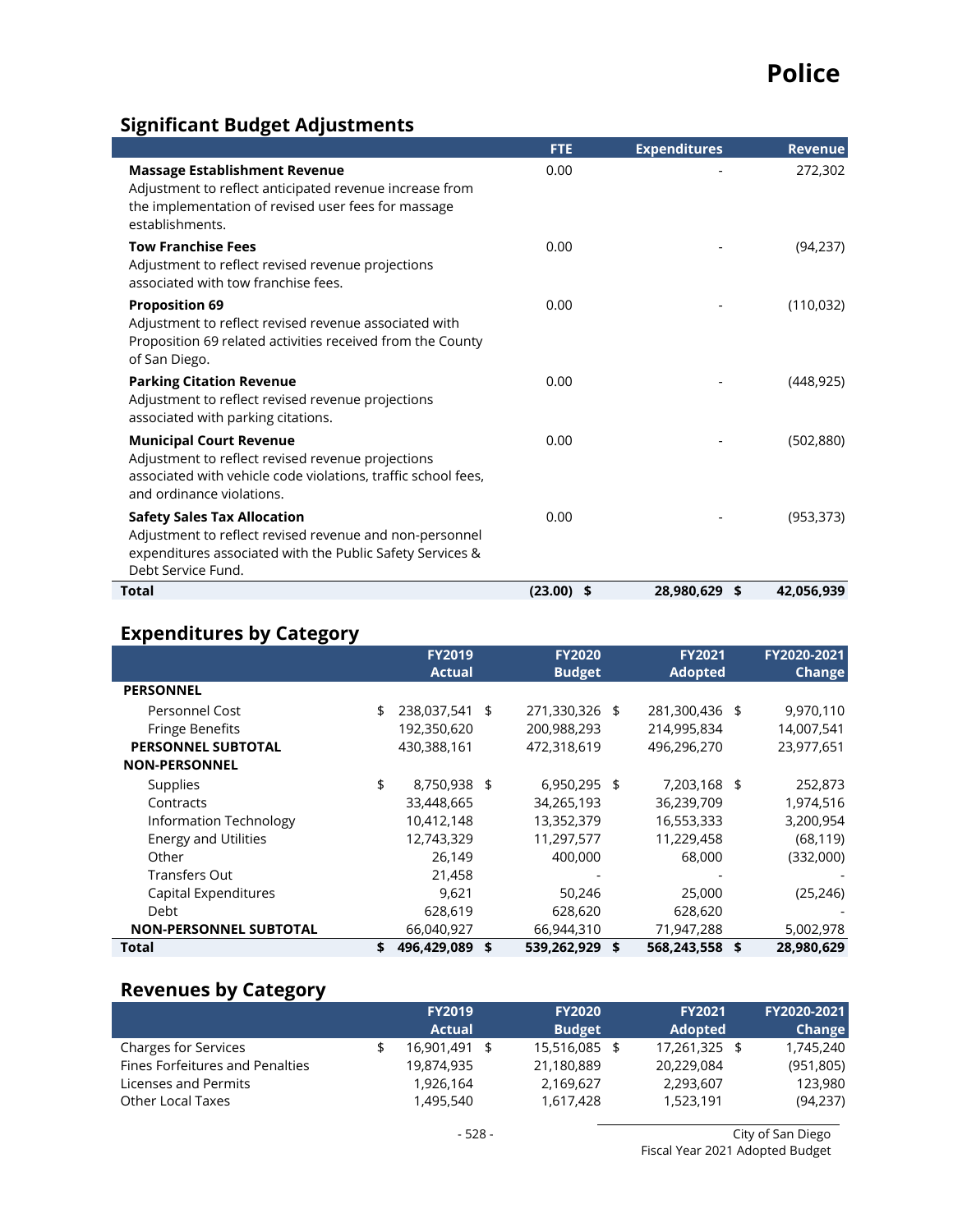#### **Revenues by Category**

|                           | <b>FY2019</b>            | <b>FY2020</b>            | <b>FY2021</b>  | FY2020-2021 |
|---------------------------|--------------------------|--------------------------|----------------|-------------|
|                           | <b>Actual</b>            | <b>Budget</b>            | <b>Adopted</b> | Change      |
| Other Revenue             | 507,684                  | 620.879                  | 620,879        |             |
| Rev from Federal Agencies | $\overline{\phantom{a}}$ | $\overline{\phantom{a}}$ | 42,187,134     | 42.187.134  |
| Rev from Other Agencies   | 918,485                  | 858,723                  | 858,723        |             |
| Transfers In              | 4,286,609                | 4,358,629                | 3,405,256      | (953, 373)  |
| <b>Total</b>              | 45,910,908               | 46,322,260 \$            | 88,379,199     | 42,056,939  |

#### **Personnel Expenditures**

| Job           |                                   | FY2019        | <b>FY2020</b> | <b>FY2021</b>  |            |                     |              |
|---------------|-----------------------------------|---------------|---------------|----------------|------------|---------------------|--------------|
| <b>Number</b> | <b>Job Title / Wages</b>          | <b>Budget</b> | <b>Budget</b> | <b>Adopted</b> |            | <b>Salary Range</b> | <b>Total</b> |
|               | FTE, Salaries, and Wages          |               |               |                |            |                     |              |
| 20000011      | <b>Account Clerk</b>              | 5.00          | 5.00          | $5.00$ \$      | $33,605 -$ | 40,459 \$           | 194,223      |
| 20000012      | Administrative Aide 1             | 1.00          | 2.00          | 2.00           | 39,449 -   | 47,528              | 94,343       |
| 20000024      | Administrative Aide 2             | 13.00         | 13.00         | 13.00          | 45,444 -   | 54,769              | 685,528      |
| 20000041      | Assistant Management              | 1.00          | 1.00          | 0.00           | 47,463 -   | 57,691              |              |
|               | Analyst                           |               |               |                |            |                     |              |
| 20001190      | <b>Assistant Police Chief</b>     | 6.00          | 6.00          | 6.00           | $63,127 -$ | 239,144             | 1,204,464    |
| 20000311      | Associate Department              | 2.00          | 2.00          | 2.00           | 57,691 -   | 69,723              | 135,321      |
|               | Human Resources Analyst           |               |               |                |            |                     |              |
| 20000119      | Associate Management              | 17.00         | 17.00         | 17.00          | 57,691 -   | 69,723              | 1,093,382    |
|               | Analyst                           |               |               |                |            |                     |              |
| 20000134      | Associate Management              | 3.00          | 3.00          | 3.00           | 57,691 -   | 69,723              | 207,423      |
|               | Analyst                           |               |               |                |            |                     |              |
| 20000231      | Cal-ID Technician                 | 12.00         | 10.00         | 6.00           | $38,718 -$ | 46,647              | 285,860      |
| 90000231      | Cal-ID Technician - Hourly        | 0.88          | 0.88          | 0.88           | $38,718 -$ | 46,647              | 41,056       |
| 20000539      | <b>Clerical Assistant 2</b>       | 9.00          | 10.00         | 9.00           | $31,929 -$ | 38,482              | 325,699      |
| 90000539      | Clerical Assistant 2 - Hourly     | 2.63          | 2.63          | 2.63           | $31,929 -$ | 38,482              | 101,202      |
| 20001163      | Confidential Secretary to         | 1.00          | 1.00          | 1.00           | 28,080 -   | 112,590             | 77,480       |
|               | the Police Chief                  |               |               |                |            |                     |              |
| 20001175      | Crime Laboratory Manager          | 1.00          | 1.00          | 1.00           | $50,128 -$ | 184,332             | 160,077      |
| 20000441      | Crime Scene Specialist            | 8.00          | 8.00          | 8.00           | $60,362 -$ | 72,862              | 582,896      |
| 20000348      | Criminalist 2                     | 17.00         | 18.00         | 16.00          | $88,171 -$ | 106,538             | 1,623,093    |
| 20000349      | Criminalist 2                     | 13.00         | 13.00         | 12.00          | 88,171 -   | 106,538             | 1,265,671    |
| 21000450      | Criminalist 3                     | 0.00          | 0.00          | 5.00           | $92,560 -$ | 111,862             | 555,395      |
| 20000386      | Dispatcher 2                      | 83.00         | 83.00         | 83.00          | 41,941 -   | 50,622              | 4,071,894    |
| 90000386      | Dispatcher 2 - Hourly             | 1.88          | 1.88          | 1.88           | 41,941 -   | 50,622              | 95,179       |
| 20000391      | <b>DNA Technical Manager</b>      | 1.00          | 1.00          | 1.00           | $92,560 -$ | 111,862             | 111,862      |
| 20000398      | Documents Examiner 3              | 1.00          | 1.00          | 1.00           | 72,581 -   | 87,622              | 87,630       |
| 20000924      | <b>Executive Assistant</b>        | 1.00          | 1.00          | 1.00           | 46,475 -   | 56,208              | 56,202       |
| 20001120      | <b>Executive Assistant Police</b> | 1.00          | 1.00          | 1.00           | $63,127 -$ | 239,144             | 208,236      |
|               | Chief                             |               |               |                |            |                     |              |
| 21000433      | Geographic Info Systems           | 0.00          | 1.00          | 1.00           | $63,342 -$ | 76,578              | 63,336       |
|               | Analyst 3                         |               |               |                |            |                     |              |
| 20000178      | <b>Information Systems</b>        | 2.00          | 2.00          | 2.00           | 78,404 -   | 94,948              | 189,904      |
|               | Administrator                     |               |               |                |            |                     |              |
| 20000290      | <b>Information Systems</b>        | 5.00          | 5.00          | 5.00           | 57,691 -   | 69,723              | 348,133      |
|               | Analyst 2                         |               |               |                |            |                     |              |
| 20000293      | <b>Information Systems</b>        | 5.00          | 6.00          | 6.00           | 63,342 -   | 76,578              | 446,266      |
|               | Analyst 3                         |               |               |                |            |                     |              |
| 20000998      | <b>Information Systems</b>        | 3.00          | 3.00          | 3.00           | 71,249 -   | 86,311              | 258,960      |
|               | Analyst 4                         |               |               |                |            |                     |              |
| 20000590      | Laboratory Technician             | 3.00          | 3.00          | 3.00           | $50,086 -$ | 60,507              | 179,393      |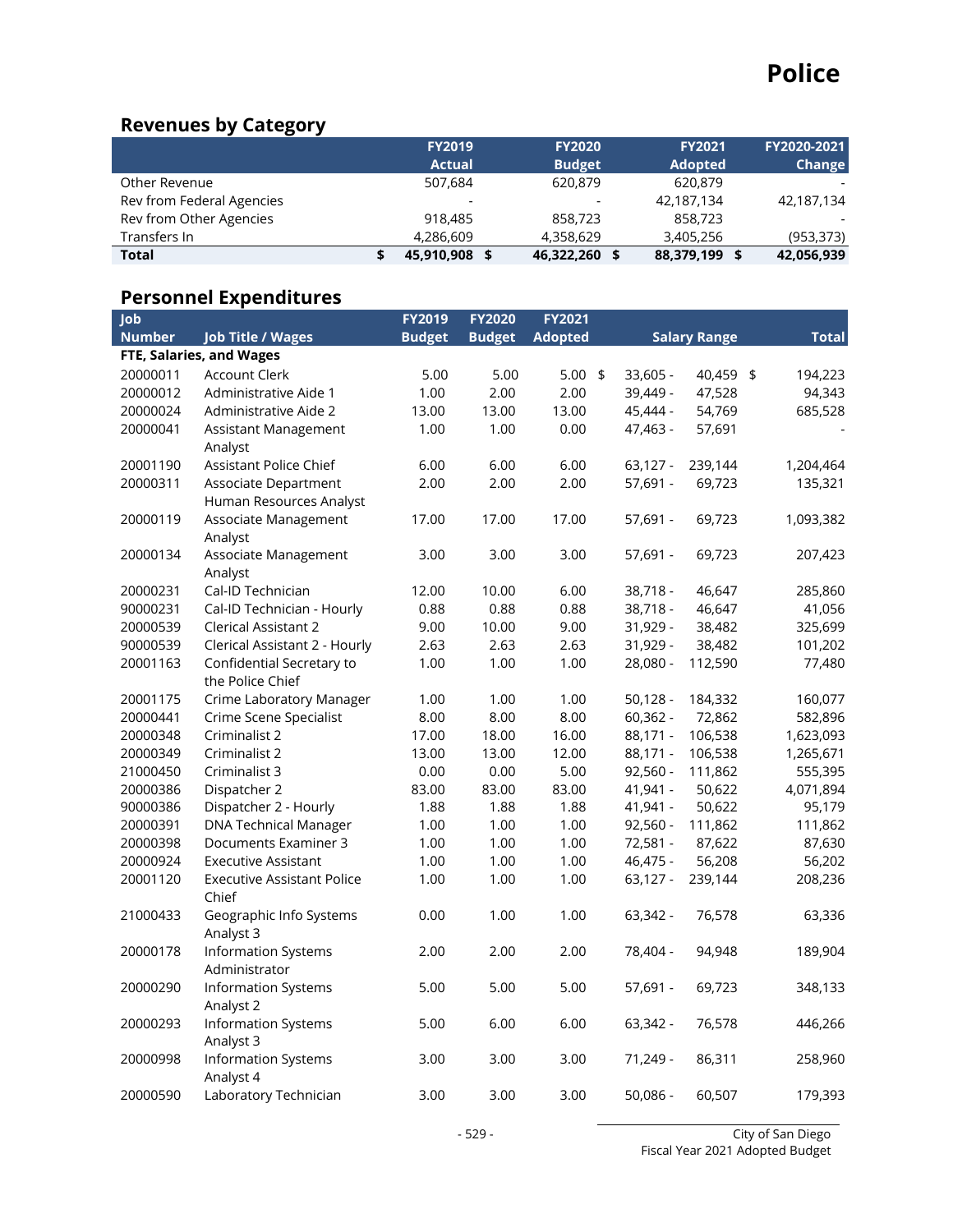#### **Personnel Expenditures**

| Job           |                                              | FY2019        | <b>FY2020</b> | <b>FY2021</b>  |            |                     |              |
|---------------|----------------------------------------------|---------------|---------------|----------------|------------|---------------------|--------------|
| <b>Number</b> | <b>Job Title / Wages</b>                     | <b>Budget</b> | <b>Budget</b> | <b>Adopted</b> |            | <b>Salary Range</b> | <b>Total</b> |
| 20000577      | Latent Print Examiner 2                      | 13.00         | 11.00         | 11.00          | 68,090 -   | 82,293              | 885,588      |
| 21000500      | Latent Print Examiner 3                      | 0.00          | 1.00          | 1.00           | $71,270 -$ | 86,139              | 84,841       |
| 21000475      | Latent Print Examiner Aide                   | 0.00          | 3.00          | 3.00           | 46,411 -   | 56,015              | 160,654      |
| 90001073      | Management Intern -<br>Hourly                | 0.75          | 0.75          | 0.75           | 28,080 -   | 31,158              | 23,369       |
| 20000672      | Parking Enforcement<br>Officer 1             | 40.00         | 40.00         | 40.00          | 39,943 -   | 48,001              | 1,849,125    |
| 20000663      | Parking Enforcement<br>Officer 2             | 18.00         | 18.00         | 18.00          | 43,811 -   | 52,771              | 940,775      |
| 20000670      | Parking Enforcement<br>Supervisor            | 6.00          | 6.00          | 6.00           | $50,690 -$ | 60,902              | 355,200      |
| 20000680      | Payroll Specialist 2                         | 6.00          | 6.00          | 6.00           | 40,726 -   | 49,171              | 281,323      |
| 20000173      | Payroll Supervisor                           | 1.00          | 1.00          | 1.00           | 46,696 -   | 56,534              | 52,493       |
| 20000059      | Police Captain                               | 0.00          | 1.00          | 0.00           | 148,450 -  | 177,796             |              |
| 20000717      | Police Captain                               | 18.00         | 18.00         | 21.00          | 148,456 -  | 177,796             | 3,702,768    |
| 20001133      | Police Chief                                 | 1.00          | 1.00          | 1.00           | $63,127 -$ | 239,144             | 222,341      |
| 20000308      | Police Code Compliance<br>Officer            | 5.00          | 5.00          | 5.00           | 45,895 -   | 55,177              | 266,870      |
| 20000719      | Police Detective                             | 337.00        | 337.00        | 329.00         | 84,552 -   | 102,170             | 31,922,979   |
| 90000719      | Police Detective - Hourly                    | 0.00          | 1.73          | 1.73           | 84,552 -   | 102,170             | 176,753      |
| 20000111      | Police Dispatch<br>Administrator             | 3.00          | 3.00          | 3.00           | 69,057 -   | 83,904              | 251,721      |
| 20000729      | Police Dispatcher                            | 59.00         | 59.00         | 59.00          | $50,686 -$ | 61,107              | 3,564,283    |
| 90000729      | Police Dispatcher - Hourly                   | 1.21          | 1.21          | 1.21           | $50,686 -$ | 61,107              | 73,944       |
| 20000987      | Police Dispatch Supervisor                   | 15.00         | 15.00         | 15.00          | $61,344 -$ | 73,999              | 1,110,090    |
| 20000715      | Police Investigative Service<br>Officer 2    | 23.00         | 20.00         | 19.00          | 43,360 -   | 52,362              | 967,308      |
| 20000716      | Police Investigative Service<br>Officer 2    | 3.00          | 0.00          | 0.00           | 43,360 -   | 52,362              |              |
| 20000696      | Police Lead Dispatcher                       | 11.50         | 12.00         | 12.00          | 55,779 -   | 67,252              | 806,636      |
| 20000718      | Police Lieutenant                            | 55.00         | 54.00         | 55.00          | 125,008 -  | 149,656             | 8,202,865    |
| 20000721      | Police Officer 2                             | 1,326.00      | 1,326.00      | 1,319.00       | $80,517 -$ | 97,302              | 120,428,604  |
| 90000721      | Police Officer 2 - Hourly                    | 0.00          | 1.15          | 1.15           | $80,517 -$ | 97,302              | 111,898      |
| 20000723      | Police Officer 3                             | 11.00         | 11.00         | 11.00          | 84,552 -   | 102,170             | 1,106,252    |
| 20000734      | Police Property & Evidence<br>Specialist     | 15.00         | 15.00         | 15.00          | 36,935 -   | 44,305              | 632,029      |
| 20000735      | Police Records Clerk                         | 25.00         | 25.00         | 34.00          | 40,643 -   | 49,088              | 1,584,131    |
| 20000582      | Police Records Data<br>Specialist            | 9.00          | 9.00          | 0.00           | 34,228 -   | 41,447              |              |
| 20000585      | Police Records Data<br>Specialist Supervisor | 2.00          | 2.00          | 0.00           | 41,447 -   | 49,805              |              |
| 20000724      | Police Sergeant                              | 288.00        | 288.00        | 293.00         | 97,718 -   | 118,123             | 33,940,979   |
| 20000329      | Police Service Officer 2                     | 7.00          | 6.00          | 3.00           | 41,813 -   | 50,300              | 150,882      |
| 20000331      | Police Service Officer 2                     | 2.00          | 2.00          | 0.00           | $41,813 -$ | 50,300              |              |
| 20000730      | Polygrapher 3                                | 3.00          | 4.00          | 4.00           | 76,401 -   | 92,117              | 337,042      |
| 20001234      | Program Coordinator                          | 5.00          | 5.00          | 5.00           | 28,080 -   | 147,160             | 569,838      |
| 20001222      | Program Manager                              | 3.00          | 3.00          | 3.00           | $50,128 -$ | 184,332             | 409,343      |
| 20000952      | Property and Evidence<br>Supervisor          | 3.00          | 3.00          | 3.00           | 45,551 -   | 54,855              | 160,710      |
| 20000783      | <b>Public Information Clerk</b>              | 1.00          | 0.00          | 0.00           | 33,605 -   | 40,459              |              |
| 20000869      | Senior Account Clerk                         | 1.00          | 1.00          | 1.00           | 38,482 -   | 46,432              | 46,426       |
| 20000927      | Senior Clerk/Typist                          | 12.00         | 12.00         | 12.00          | 38,482 -   | 46,432              | 548,010      |

- 530 - City of San Diego Fiscal Year 2021 Adopted Budget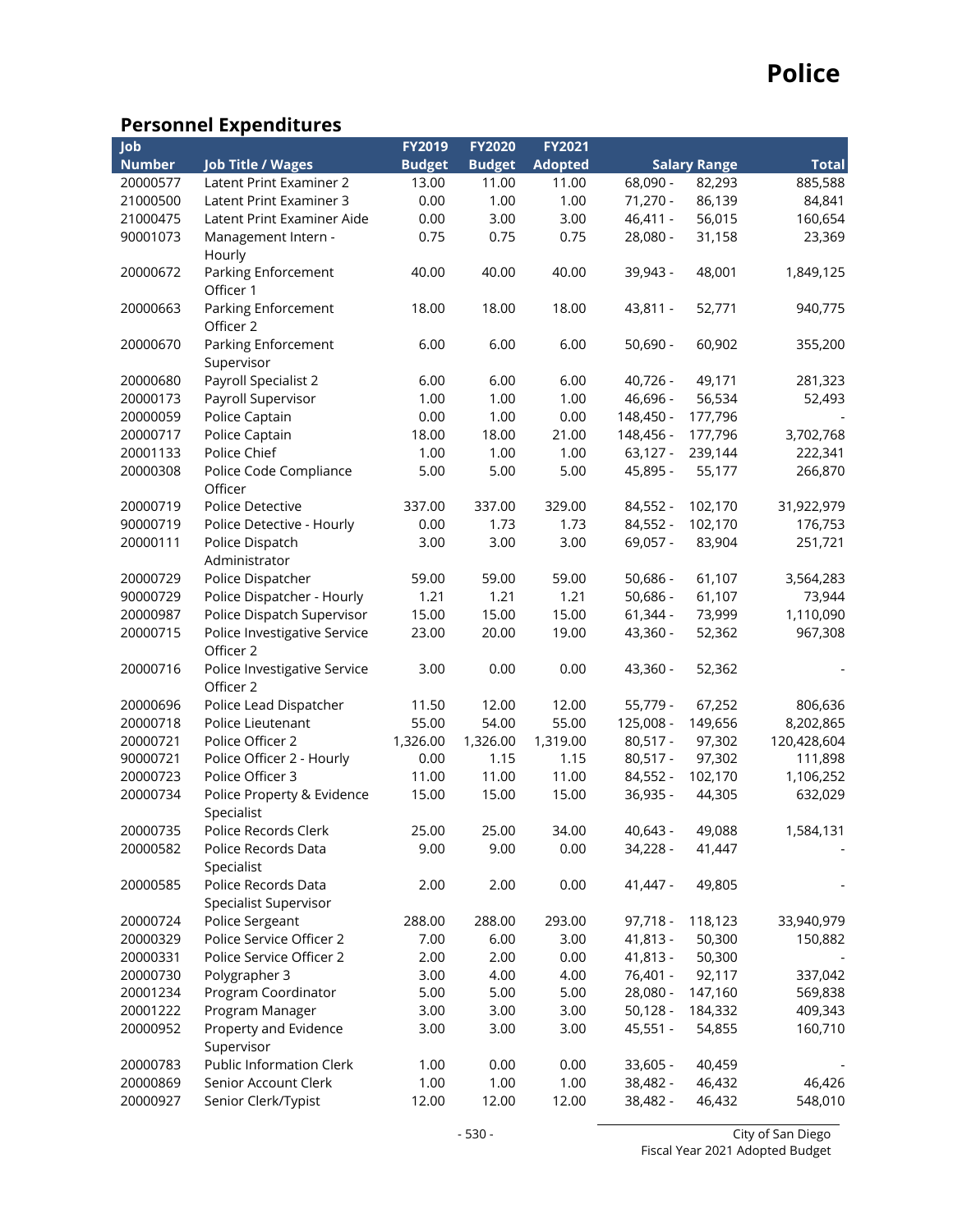#### **Personnel Expenditures**

| <b>Job</b>    |                                                                                                                                                                                                                                                                                                                                                                                                                                            | FY2019        | <b>FY2020</b> | FY2021         |             |                     |                                                                                                                                                                                                                |
|---------------|--------------------------------------------------------------------------------------------------------------------------------------------------------------------------------------------------------------------------------------------------------------------------------------------------------------------------------------------------------------------------------------------------------------------------------------------|---------------|---------------|----------------|-------------|---------------------|----------------------------------------------------------------------------------------------------------------------------------------------------------------------------------------------------------------|
| <b>Number</b> | <b>Job Title / Wages</b>                                                                                                                                                                                                                                                                                                                                                                                                                   | <b>Budget</b> | <b>Budget</b> | <b>Adopted</b> |             | <b>Salary Range</b> | <b>Total</b>                                                                                                                                                                                                   |
| 20000312      | Senior Department Human                                                                                                                                                                                                                                                                                                                                                                                                                    | 1.00          | 1.00          | 1.00           | 63,342 -    | 76,578              | 76,586                                                                                                                                                                                                         |
| 20000015      | Resources Analyst<br>Senior Management<br>Analyst                                                                                                                                                                                                                                                                                                                                                                                          | 2.00          | 3.00          | 3.00           | 63,342 -    | 76,578              | 226,608                                                                                                                                                                                                        |
| 20000064      | Senior Parking<br><b>Enforcement Supervisor</b>                                                                                                                                                                                                                                                                                                                                                                                            | 1.00          | 1.00          | 1.00           | $61,942 -$  | 74,651              | 70,794                                                                                                                                                                                                         |
| 20000882      | Senior Police Records Clerk                                                                                                                                                                                                                                                                                                                                                                                                                | 4.00          | 4.00          | 8.00           | 46,675 -    | 56,472              | 422,385                                                                                                                                                                                                        |
| 90000882      | Senior Police Records Clerk<br>- Hourly                                                                                                                                                                                                                                                                                                                                                                                                    | 0.85          | 0.85          | 0.85           | 46,675 -    | 56,472              | 48,001                                                                                                                                                                                                         |
| 20000957      | Senior Property & Evidence<br>Supervisor                                                                                                                                                                                                                                                                                                                                                                                                   | 1.00          | 1.00          | 1.00           | 57,691 -    | 69,723              | 63,447                                                                                                                                                                                                         |
| 90001013      | <b>Special Event Traffic</b><br>Controller 1 - Hourly                                                                                                                                                                                                                                                                                                                                                                                      | 39.06         | 39.06         | 39.06          | 36,226 -    | 43,553              | 1,701,266                                                                                                                                                                                                      |
| 20001012      | <b>Special Event Traffic</b><br>Control Supervisor                                                                                                                                                                                                                                                                                                                                                                                         | 4.00          | 4.00          | 4.00           | 48,235 -    | 57,970              | 231,880                                                                                                                                                                                                        |
| 20001006      | Supervising Cal-ID<br>Technician                                                                                                                                                                                                                                                                                                                                                                                                           | 4.00          | 4.00          | 2.00           | 44,391 -    | 53,630              | 102,150                                                                                                                                                                                                        |
| 20001243      | <b>Supervising Crime Scene</b><br>Specialist                                                                                                                                                                                                                                                                                                                                                                                               | 1.00          | 1.00          | 1.00           | 78,000 -    | 94,286              | 94,286                                                                                                                                                                                                         |
| 20000892      | <b>Supervising Criminalist</b>                                                                                                                                                                                                                                                                                                                                                                                                             | 4.00          | 4.00          | 5.00           | 101,400 -   | 122,491             | 601,672                                                                                                                                                                                                        |
| 20000893      | <b>Supervising Criminalist</b>                                                                                                                                                                                                                                                                                                                                                                                                             | 1.00          | 1.00          | 0.00           | $101,400 -$ | 122,491             |                                                                                                                                                                                                                |
| 20001244      | <b>Supervising Latent Print</b><br>Examiner                                                                                                                                                                                                                                                                                                                                                                                                | 1.00          | 1.00          | 1.00           | 83,367 -    | 100,793             | 100,500                                                                                                                                                                                                        |
| 20000970      | <b>Supervising Management</b><br>Analyst                                                                                                                                                                                                                                                                                                                                                                                                   | 3.00          | 2.00          | 2.00           | 71,249 -    | 86,311              | 172,640                                                                                                                                                                                                        |
| 20000756      | Word Processing Operator<br>2nd Watch Shift<br>2-Wheel Motorcyle (POA)<br>3rd Watch Shift<br>3-Wheel Motorcyle (MEA)<br>Acct Recon Pay<br>Adjust Budget To Approved<br>Levels                                                                                                                                                                                                                                                              | 41.25         | 38.00         | 32.00          | 33,605 -    | 40,459              | 1,269,535<br>1,488,955<br>130,032<br>1,561,720<br>101,088<br>107,530<br>454,457                                                                                                                                |
|               | Admin Assign Pay<br>Advanced Post Certificate<br>Air Support Trainer<br>Bilingual - Dispatcher<br>Bilingual - POA<br>Bilingual - Regular<br><b>Budgeted Vacancy Factor</b><br>Canine Care<br>Comm Relations<br>Core Instructor Pay<br>Detective Pay<br>Dispatch Cert Pay<br>Dispatcher Training<br><b>Emergency Negotiator</b><br><b>Field Training Pay</b><br>Flight Pay<br>Holiday Credit on Day Off<br>Intermediate Post<br>Certificate |               |               |                |             |                     | 129,932<br>10,240,359<br>17,758<br>46,592<br>882,248<br>87,360<br>(20, 419, 506)<br>169,434<br>85,131<br>19,942<br>578,788<br>1,932,590<br>211,287<br>72,942<br>1,053,720<br>149,073<br>3,011,628<br>1,982,802 |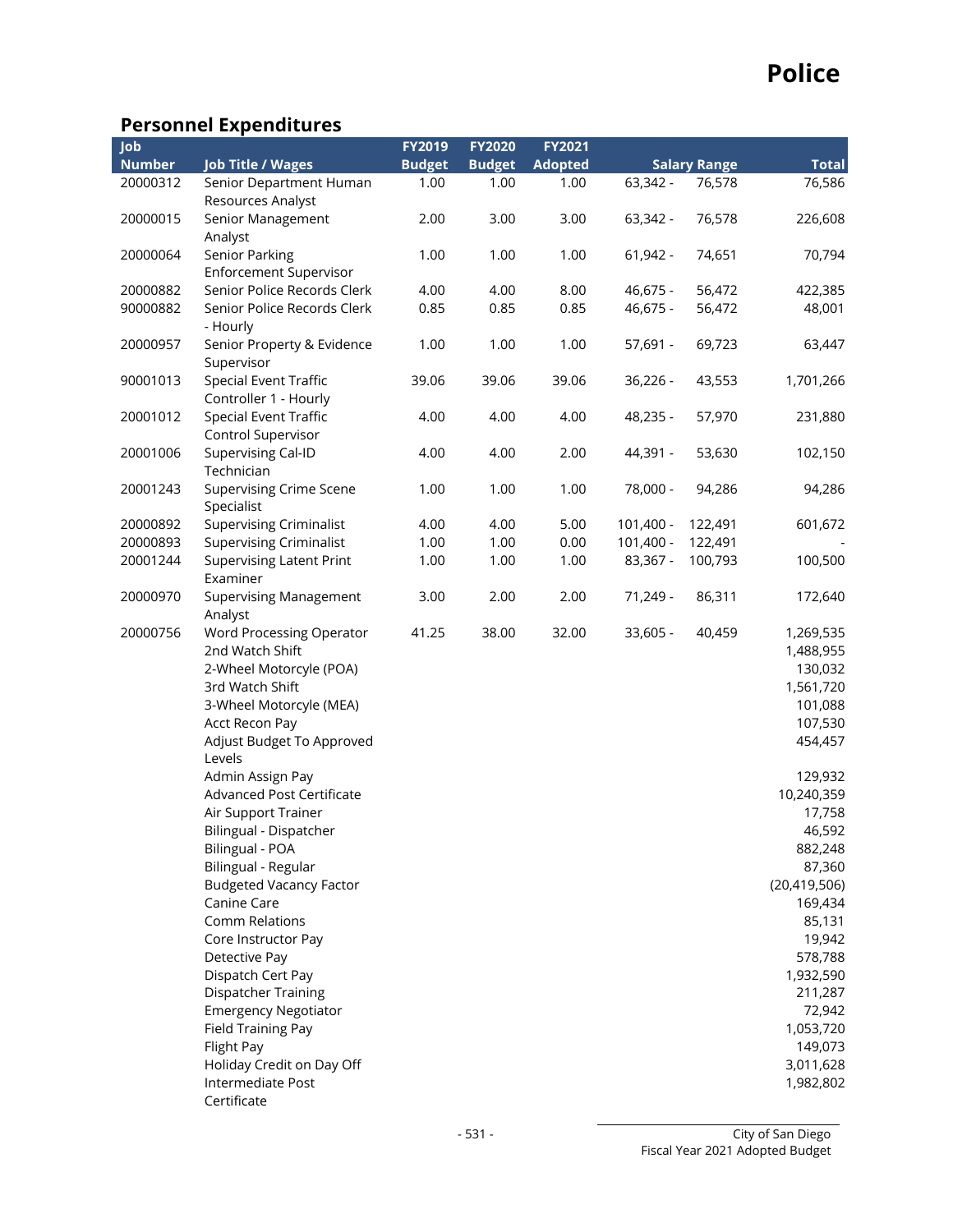#### **Personnel Expenditures**

| <b>Job</b>    |                                    | <b>FY2019</b> | <b>FY2020</b> | <b>FY2021</b>  |                     |              |
|---------------|------------------------------------|---------------|---------------|----------------|---------------------|--------------|
| <b>Number</b> | <b>Job Title / Wages</b>           | <b>Budget</b> | <b>Budget</b> | <b>Adopted</b> | <b>Salary Range</b> | <b>Total</b> |
|               | Latent Print Exam Cert             |               |               |                |                     | 30,170       |
|               | Night Shift Pay                    |               |               |                |                     | 10,065       |
|               | Overtime Budgeted                  |               |               |                | 33,715,021          |              |
|               | Service Pay                        |               |               |                | 2,778,647           |              |
|               | <b>Shift Rotation Pay</b>          |               |               |                |                     | 367,033      |
|               | Sick Leave - Hourly                |               |               |                |                     | 42,963       |
|               | Split Shift Pay                    |               |               |                |                     | 49,879       |
|               | Swat Team Pay                      |               |               |                |                     | 450,379      |
|               | <b>Tactical Flight Officer Pay</b> |               |               |                |                     | 9,730        |
|               | <b>Termination Pay Annual</b>      |               |               |                | 1,120,639           |              |
|               | Leave                              |               |               |                |                     |              |
|               | Vacation Pay In Lieu               |               |               |                | 2,770,120           |              |
|               | FTE, Salaries, and Wages Subtotal  | 2.657.01      | 2.655.14      | 2.632.14       | 281,300,436<br>\$   |              |

|                                     | <b>FY2019</b><br><b>Actual</b> | <b>FY2020</b><br><b>Budget</b> | <b>FY2021</b><br><b>Adopted</b> | FY2020-2021<br><b>Change</b> |
|-------------------------------------|--------------------------------|--------------------------------|---------------------------------|------------------------------|
| <b>Fringe Benefits</b>              |                                |                                |                                 |                              |
| <b>Employee Offset Savings</b>      | \$<br>3,729,396 \$             | $3,751,951$ \$                 | 3,600,146 \$                    | (151, 805)                   |
| <b>Flexible Benefits</b>            | 39,446,121                     | 28,278,207                     | 28,256,913                      | (21, 294)                    |
| Long-Term Disability                |                                |                                | 762,903                         | 762,903                      |
| Medicare                            | 3,700,853                      | 3,380,804                      | 3,906,904                       | 526,100                      |
| Other Post-Employment Benefits      | 15,030,883                     | 14,357,122                     | 14,983,634                      | 626,512                      |
| <b>Retiree Medical Trust</b>        | 35,587                         | 39,363                         | 38,196                          | (1, 167)                     |
| Retirement 401 Plan                 | 19,169                         | 20,208                         | 20,204                          | (4)                          |
| Retirement ADC                      | 111,572,489                    | 127,679,237                    | 137,107,498                     | 9,428,261                    |
| <b>Retirement DROP</b>              | 762,195                        | 879,422                        | 761,248                         | (118, 174)                   |
| Risk Management Administration      | 2,548,238                      | 2,824,544                      | 2,521,479                       | (303,065)                    |
| Supplemental Pension Savings Plan   | 2,746,453                      | 3,021,669                      | 3,175,577                       | 153,908                      |
| Unemployment Insurance              | 322,601                        | 324,073                        | 338,605                         | 14,532                       |
| <b>Workers' Compensation</b>        | 12,436,634                     | 16,431,693                     | 19,522,527                      | 3,090,834                    |
| <b>Fringe Benefits Subtotal</b>     | \$<br>192,350,620 \$           | 200,988,293                    | \$<br>214,995,834               | \$<br>14,007,541             |
| <b>Total Personnel Expenditures</b> |                                |                                | \$<br>496,296,270               |                              |

## **Seized Assets - California Fund**

#### **Department Expenditures**

|                                | <b>FY2019</b> | <b>FY2020</b> | <b>FY2021</b> | FY2020-2021   |
|--------------------------------|---------------|---------------|---------------|---------------|
|                                | <b>Actual</b> | <b>Budget</b> | 'Adopted      | <b>Change</b> |
| Department Operations Division | 90.187        | $11.919$ \$   | 11.919        |               |
| Total                          | 90.187        | $11,919$ \$   | 11.919        |               |

#### **Expenditures by Category**

|                                   | <b>FY2019</b><br><b>Actual</b> | <b>FY2020</b><br><b>Budget</b>          | <b>FY2021</b><br>Adopted                | FY2020-2021<br><b>Change</b> |
|-----------------------------------|--------------------------------|-----------------------------------------|-----------------------------------------|------------------------------|
| <b>NON-PERSONNEL</b>              |                                |                                         |                                         |                              |
| Contracts<br>Capital Expenditures | $21,250$ \$<br>68,937          | $11.919$ \$<br>$\overline{\phantom{0}}$ | $11.919$ \$<br>$\overline{\phantom{0}}$ |                              |

- 532 - City of San Diego Fiscal Year 2021 Adopted Budget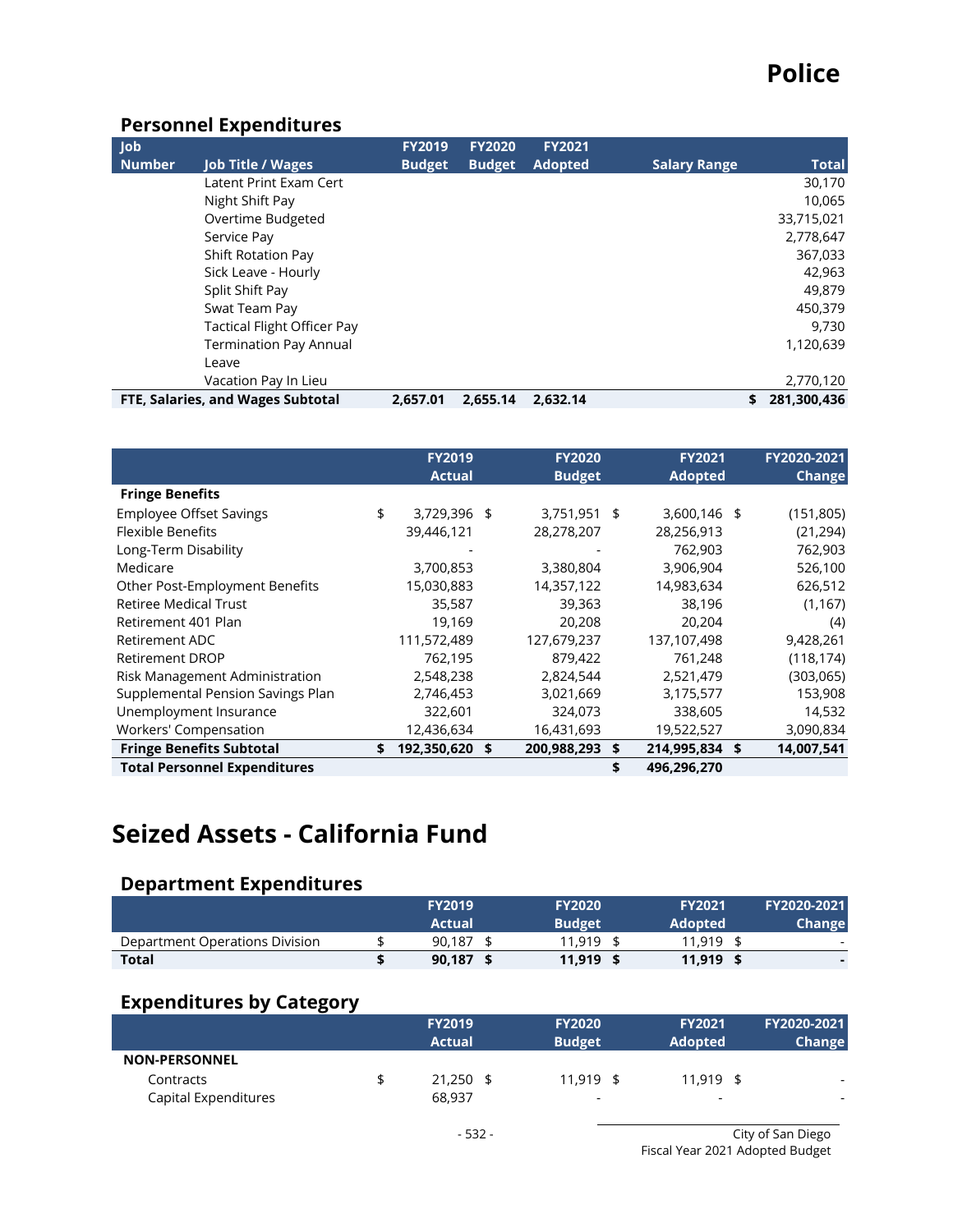#### **Expenditures by Category**

|                               | <b>FY2019</b><br><b>Actual</b> | <b>FY2020</b><br><b>Budget</b> | <b>FY2021</b><br><b>Adopted</b> | FY2020-2021<br><b>Change</b> |
|-------------------------------|--------------------------------|--------------------------------|---------------------------------|------------------------------|
| <b>NON-PERSONNEL SUBTOTAL</b> | 90.187                         | 11.919                         | 11,919                          |                              |
| <b>Total</b>                  | 90.187                         | 11.919                         | 11,919                          |                              |

#### **Revenues by Category**

|                         | <b>FY2019</b> | <b>FY2020</b> |      | <b>FY2021</b>  | FY2020-2021   |
|-------------------------|---------------|---------------|------|----------------|---------------|
|                         | <b>Actual</b> | <b>Budget</b> |      | <b>Adopted</b> | <b>Change</b> |
| Rev from Money and Prop | $4.111$ \$    |               | - \$ | $\sim$         |               |
| Rev from Other Agencies | 68,843        | 11.881        |      | 11.881         |               |
| <b>Total</b>            | 72.954        | $11,881$ \$   |      | 11,881         |               |

## **Seized Assets - Federal DOJ Fund**

#### **Department Expenditures**

|                                | <b>FY2019</b><br>Actual  | <b>FY2020</b><br><b>Budget</b> | <b>FY2021</b><br><b>Adopted</b> | FY2020-2021<br><b>Change</b> |
|--------------------------------|--------------------------|--------------------------------|---------------------------------|------------------------------|
| Department Operations Division | 1.014.368                | 1.649.910 \$                   | 162.027                         | (1,487,883)                  |
| Neighborhood Policing          | $\overline{\phantom{0}}$ | 3,880,000                      | $\overline{\phantom{a}}$        | (3,880,000)                  |
| Total                          | $1,014,368$ \$           | $5,529,910$ \$                 | 162,027                         | (5,367,883)                  |

#### **Significant Budget Adjustments**

|                                                                                                                                                                                                                                                                                               | <b>FTE</b>     | <b>Expenditures</b> | <b>Revenue</b> |
|-----------------------------------------------------------------------------------------------------------------------------------------------------------------------------------------------------------------------------------------------------------------------------------------------|----------------|---------------------|----------------|
| <b>Non-Discretionary Adjustment</b><br>Adjustment to expenditure allocations that are<br>determined outside of the department's direct control.<br>These allocations are generally based on prior year<br>expenditure trends and examples of these include<br>utilities, insurance, and rent. | $0.00 \quad $$ | $10,351$ \$         |                |
| <b>Reduction to Match Remaining Fund Balance</b><br>Reduction of expenditures to match the remaining fund<br>balance.                                                                                                                                                                         | 0.00           | (1,498,234)         |                |
| <b>One-Time Additions and Annualizations</b><br>Adjustment to reflect one-time revenues and<br>expenditures, and the annualization of revenues and<br>expenditures, implemented in Fiscal Year 2020.                                                                                          | 0.00           | (3,880,000)         |                |
| <b>Total</b>                                                                                                                                                                                                                                                                                  | 0.00           | (5, 367, 883)<br>5  |                |

#### **Expenditures by Category**

|                             | <b>FY2019</b>   |      | <b>FY2020</b> |      | <b>FY2021</b>            |      | FY2020-2021       |
|-----------------------------|-----------------|------|---------------|------|--------------------------|------|-------------------|
|                             | <b>Actual</b>   |      | <b>Budget</b> |      | <b>Adopted</b>           |      | <b>Change</b>     |
| <b>PERSONNEL</b>            |                 |      |               |      |                          |      |                   |
| Personnel Cost              | \$              | - \$ | 3,880,000 \$  |      | $\sim$                   | \$   | (3,880,000)       |
| <b>PERSONNEL SUBTOTAL</b>   | ٠               |      | 3,880,000     |      | $\overline{\phantom{0}}$ |      | (3,880,000)       |
| <b>NON-PERSONNEL</b>        |                 |      |               |      |                          |      |                   |
| Supplies                    | \$<br>37,307 \$ |      |               | - \$ |                          | - \$ |                   |
| Contracts                   | 429,023         |      | 748,877       |      | 160,759                  |      | (588, 118)        |
| Information Technology      | 181,003         |      |               |      |                          |      |                   |
| <b>Energy and Utilities</b> | 367,103         |      | 901,033       |      | 1,268                    |      | (899,765)         |
|                             | $-533-$         |      |               |      |                          |      | City of San Diego |

Fiscal Year 2021 Adopted Budget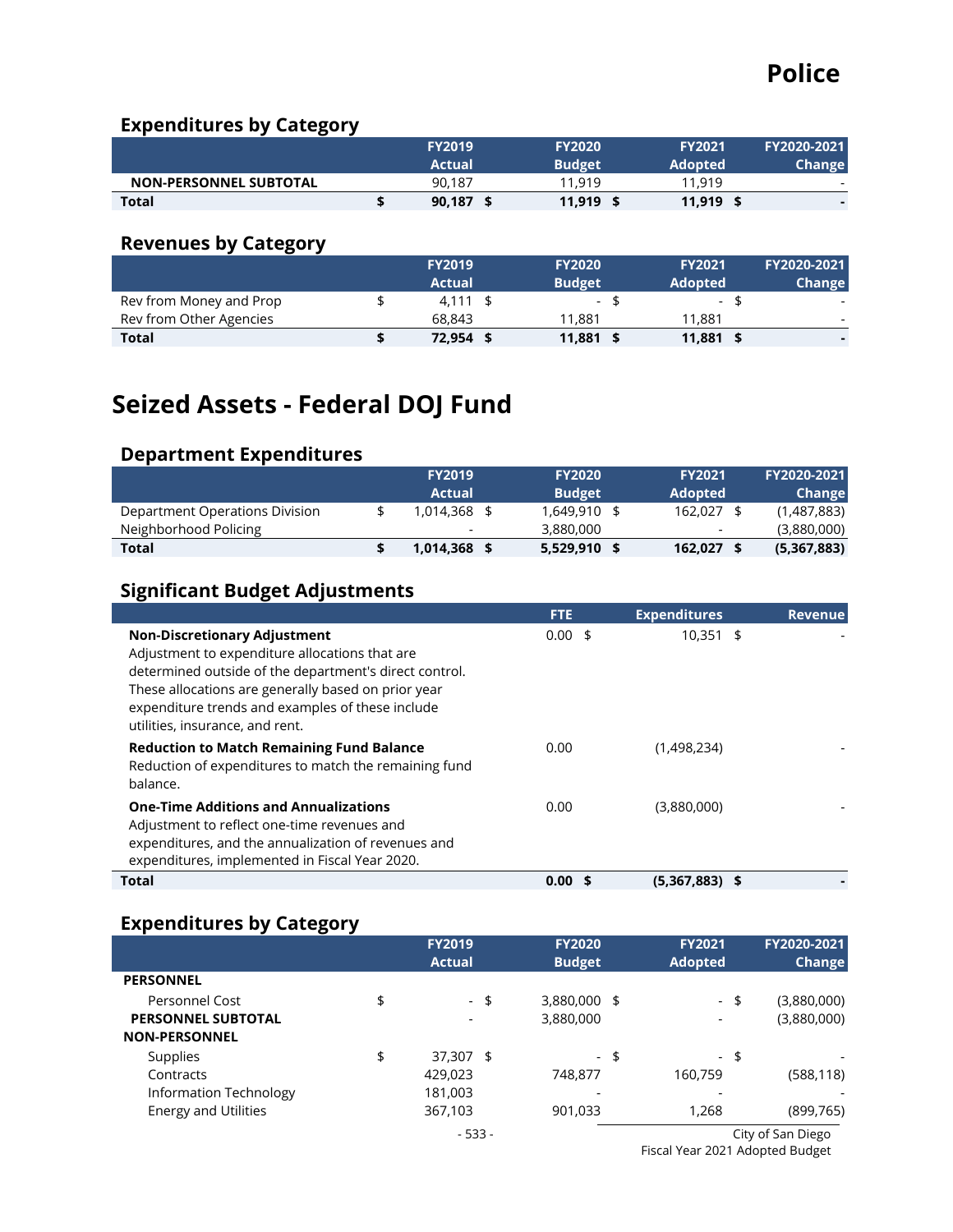#### **Expenditures by Category**

| _                             |               |               |                          |               |
|-------------------------------|---------------|---------------|--------------------------|---------------|
|                               | <b>FY2019</b> | <b>FY2020</b> | <b>FY2021</b>            | FY2020-2021   |
|                               | <b>Actual</b> | <b>Budget</b> | <b>Adopted</b>           | <b>Change</b> |
| Capital Expenditures          | (67)          | -             | $\overline{\phantom{0}}$ |               |
| <b>NON-PERSONNEL SUBTOTAL</b> | 1.014.368     | 1,649,910     | 162,027                  | (1,487,883)   |
| <b>Total</b>                  | 1,014,368     | 5,529,910     | 162.027                  | (5,367,883)   |

#### **Revenues by Category**

|                           | <b>FY2019</b><br><b>Actual</b> | <b>FY2020</b><br><b>Budget</b> | <b>FY2021</b><br><b>Adopted</b> | FY2020-2021<br><b>Change</b> |
|---------------------------|--------------------------------|--------------------------------|---------------------------------|------------------------------|
| Rev from Federal Agencies | 794.926                        | 1.069.307 \$                   | 1.069.307                       |                              |
| Rev from Money and Prop   | 24.857                         | $\overline{\phantom{a}}$       | -                               |                              |
| Total                     | 819.784 \$                     | $1,069,307$ \$                 | 1,069,307                       |                              |

## **Seized Assets - Federal Treasury Fund**

#### **Department Expenditures**

|                                | <b>FY2019</b> |              | <b>FY2020</b> |  | <b>FY2021</b>  |  | FY2020-2021   |
|--------------------------------|---------------|--------------|---------------|--|----------------|--|---------------|
|                                |               | Actual       | <b>Budget</b> |  | <b>Adopted</b> |  | <b>Change</b> |
| Department Operations Division |               | 3.413.075 \$ | 119.187       |  | 7.958.979      |  | 7,839,792     |
| <b>Total</b>                   |               | 3,413,075 \$ | $119,187$ \$  |  | 7,958,979      |  | 7,839,792     |

# **Significant Budget Adjustments**

|                                                                                                                                                                                                                      | <b>FTE</b> | <b>Expenditures</b> | <b>Revenue</b> |
|----------------------------------------------------------------------------------------------------------------------------------------------------------------------------------------------------------------------|------------|---------------------|----------------|
| <b>Neighborhood Policing Overtime</b><br>Addition of one-time overtime expenditures to support<br>Neighborhood Policing Division activities.                                                                         | $0.00$ \$  | 4,389,792 \$        |                |
| <b>Capital Expenditures</b><br>Addition of one-time non-personnel expenditures for a<br>Crime Lab microscope, a Command Vehicle, and a<br>Laboratory Information Management System.                                  | 0.00       | 1,550,000           |                |
| <b>Information Technology Expenditures</b><br>Addition of one-time non-personnel expenditures<br>associated to Crime Lab, Computer Aided Dispatch, Data<br>Storage/Services, equipment, and upgrades.                | 0.00       | 1,150,000           |                |
| <b>Contractual Expenditures</b><br>Addition of one-time non-personnel expenditures for a<br>Neighborhood Sentiment Analysis study and building<br>improvements at the Property Room and Special Events<br>locations. | 0.00       | 400,000             |                |
| Low Value Equipment and Supplies<br>Addition of one-time non-personnel expenditures for<br>upgrades to equipment and supplies, and to outfit the<br>Unmanned Aerial Vehicle Unit.                                    | 0.00       | 350,000             |                |
| Total                                                                                                                                                                                                                | $0.00$ \$  | 7,839,792 \$        |                |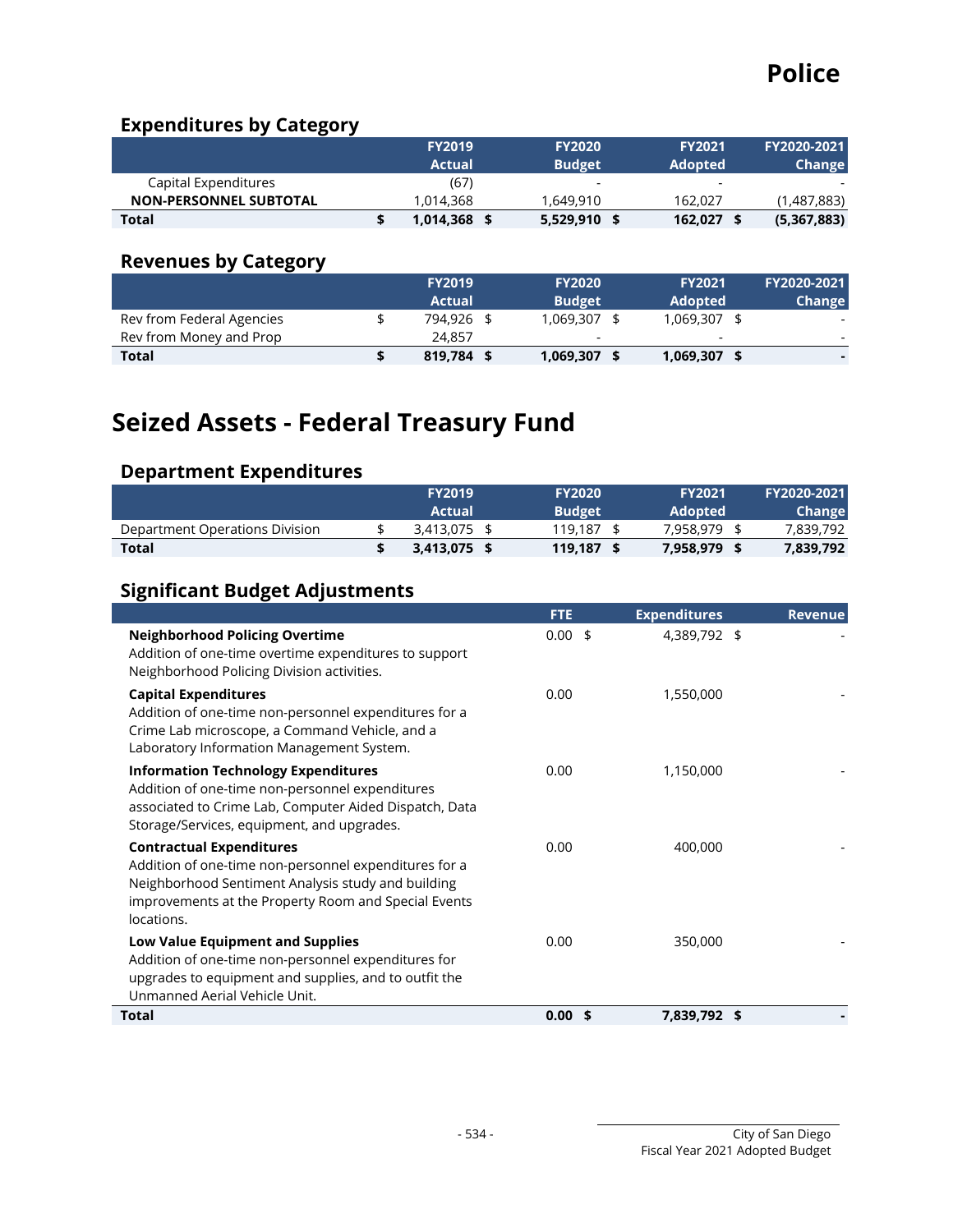#### **Expenditures by Category**

|                               | <b>FY2019</b><br><b>Actual</b> | <b>FY2020</b><br><b>Budget</b> |      | <b>FY2021</b><br><b>Adopted</b> |     | FY2020-2021<br><b>Change</b> |
|-------------------------------|--------------------------------|--------------------------------|------|---------------------------------|-----|------------------------------|
| <b>PERSONNEL</b>              |                                |                                |      |                                 |     |                              |
| Personnel Cost                | \$<br>2,661,009 \$             | $\sim$                         | \$   | 4,389,792 \$                    |     | 4,389,792                    |
| <b>PERSONNEL SUBTOTAL</b>     | 2,661,009                      |                                |      | 4,389,792                       |     | 4,389,792                    |
| <b>NON-PERSONNEL</b>          |                                |                                |      |                                 |     |                              |
| <b>Supplies</b>               | \$<br>154,546 \$               |                                | - \$ | 350,000 \$                      |     | 350,000                      |
| Contracts                     | 92,613                         | 119,187                        |      | 519,187                         |     | 400,000                      |
| Information Technology        | 205,123                        |                                |      |                                 |     |                              |
| Capital Expenditures          | 299,785                        |                                |      | 2,700,000                       |     | 2,700,000                    |
| <b>NON-PERSONNEL SUBTOTAL</b> | 752,067                        | 119,187                        |      | 3,569,187                       |     | 3,450,000                    |
| <b>Total</b>                  | \$<br>3,413,075 \$             | 119.187 \$                     |      | 7,958,979                       | -\$ | 7,839,792                    |

#### **Revenues by Category**

|                           | <b>FY2019</b> | <b>FY2020</b>            | <b>FY2021</b>            | FY2020-2021              |
|---------------------------|---------------|--------------------------|--------------------------|--------------------------|
|                           | <b>Actual</b> | <b>Budget</b>            | <b>Adopted</b>           | <b>Change</b>            |
| Rev from Federal Agencies | 20.837.043 \$ | 118.812 \$               | 118.812 \$               | $\overline{\phantom{a}}$ |
| Rev from Money and Prop   | 391.100       | $\overline{\phantom{a}}$ | $\overline{\phantom{0}}$ |                          |
| <b>Total</b>              | 21,228,143 \$ | $118,812$ \$             | 118,812 \$               |                          |

## **State COPS**

#### **Department Expenditures**

|                                | <b>FY2019</b> |                | <b>FY2020</b> |  | <b>FY2021</b>  |  | FY2020-2021   |
|--------------------------------|---------------|----------------|---------------|--|----------------|--|---------------|
|                                |               | Actual         | <b>Budget</b> |  | <b>Adopted</b> |  | <b>Change</b> |
| Department Operations Division |               | 1.096.112 \$   | 2.140.000     |  | 4.331.356 \$   |  | 2,191,356     |
| <b>Total</b>                   |               | $1,096,112$ \$ | 2,140,000     |  | 4,331,356      |  | 2,191,356     |

#### **Significant Budget Adjustments**

|                                                                                                                                                                                                                  | <b>FTE</b>         | <b>Expenditures</b> | <b>Revenue</b> |
|------------------------------------------------------------------------------------------------------------------------------------------------------------------------------------------------------------------|--------------------|---------------------|----------------|
| <b>SART Kit Testing</b><br>Addition of one-time non-personnel expenditures to<br>support the Sexual Assault Rape Test (SART) kits testing<br>and assist the Crime Lab with the backlog of untested<br>SART kits. | $0.00 \text{ }$ \$ | 1,138,500 \$        |                |
| <b>Addition of Insurance and Gasoline</b><br>Addition of non-personnel expenditures in the Air<br>Support Unit for insurance and fuel costs.                                                                     | 0.00               | 1,052,856           |                |
| Total                                                                                                                                                                                                            | 0.00 <sub>5</sub>  | 2,191,356 \$        |                |

#### **Expenditures by Category**

|                             | <b>FY2019</b><br><b>Actual</b> | <b>FY2020</b><br><b>Budget</b> | <b>FY2021</b><br><b>Adopted</b> | FY2020-2021<br><b>Change</b> |
|-----------------------------|--------------------------------|--------------------------------|---------------------------------|------------------------------|
| <b>NON-PERSONNEL</b>        |                                |                                |                                 |                              |
| <b>Supplies</b>             | 840,237 \$                     | 2,140,000 \$                   | 2,140,000 \$                    |                              |
| Contracts                   | 76,116                         | ۰                              | 1,291,356                       | 1,291,356                    |
| Information Technology      | 149,406                        | $\overline{\phantom{0}}$       |                                 |                              |
| <b>Energy and Utilities</b> | -                              |                                | 900,000                         | 900,000                      |
| Capital Expenditures        | 30,353                         | -                              |                                 |                              |
|                             | $-535-$                        |                                |                                 | City of San Diego            |

Fiscal Year 2021 Adopted Budget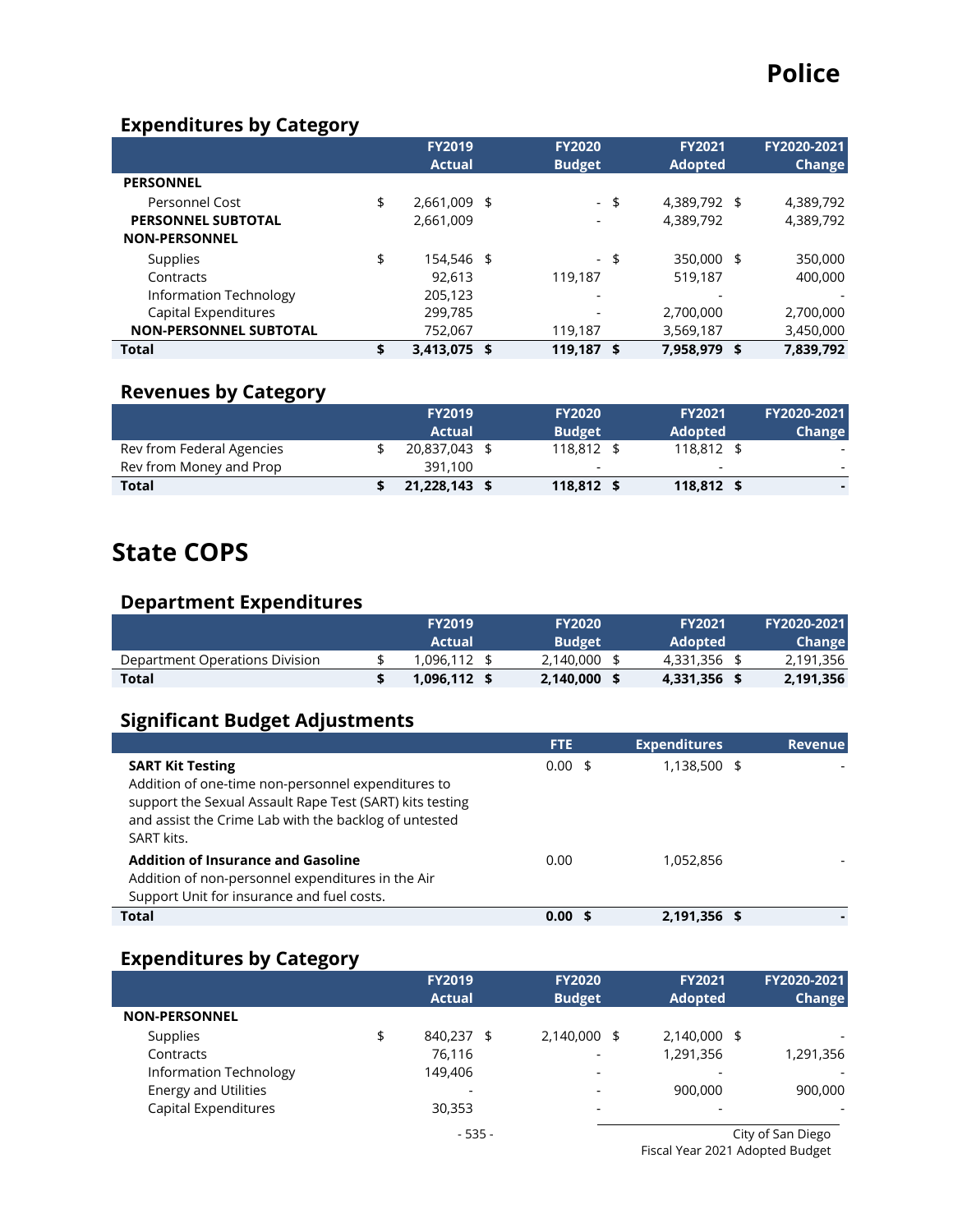## **Expenditures by Category**

|                               | <b>FY2019</b>  | <b>FY2020</b> | <b>FY2021</b> | FY2020-2021   |
|-------------------------------|----------------|---------------|---------------|---------------|
|                               | <b>Actual</b>  | <b>Budget</b> | Adopted       | <b>Change</b> |
| <b>NON-PERSONNEL SUBTOTAL</b> | 1.096.112      | 2,140,000     | 4.331.356     | 2,191,356     |
| Total                         | $1.096.112$ \$ | 2,140,000     | 4,331,356     | 2,191,356     |

## **Revenues by Category**

|                         | <b>FY2019</b><br><b>Actual</b> | <b>FY2020</b><br><b>Budget</b> |      | <b>FY2021</b><br><b>Adopted</b> | FY2020-2021<br><b>Change</b> |
|-------------------------|--------------------------------|--------------------------------|------|---------------------------------|------------------------------|
| Rev from Money and Prop | $118.223$ \$                   |                                | - \$ | $\overline{\phantom{a}}$        |                              |
| Rev from Other Agencies | 3,206,787                      | 2,140,000                      |      | 2,140,000                       |                              |
| Transfers In            | 33,349                         | $\overline{\phantom{a}}$       |      | ٠                               |                              |
| Total                   | $3,358,359$ \$                 | $2,140,000$ \$                 |      | 2,140,000                       |                              |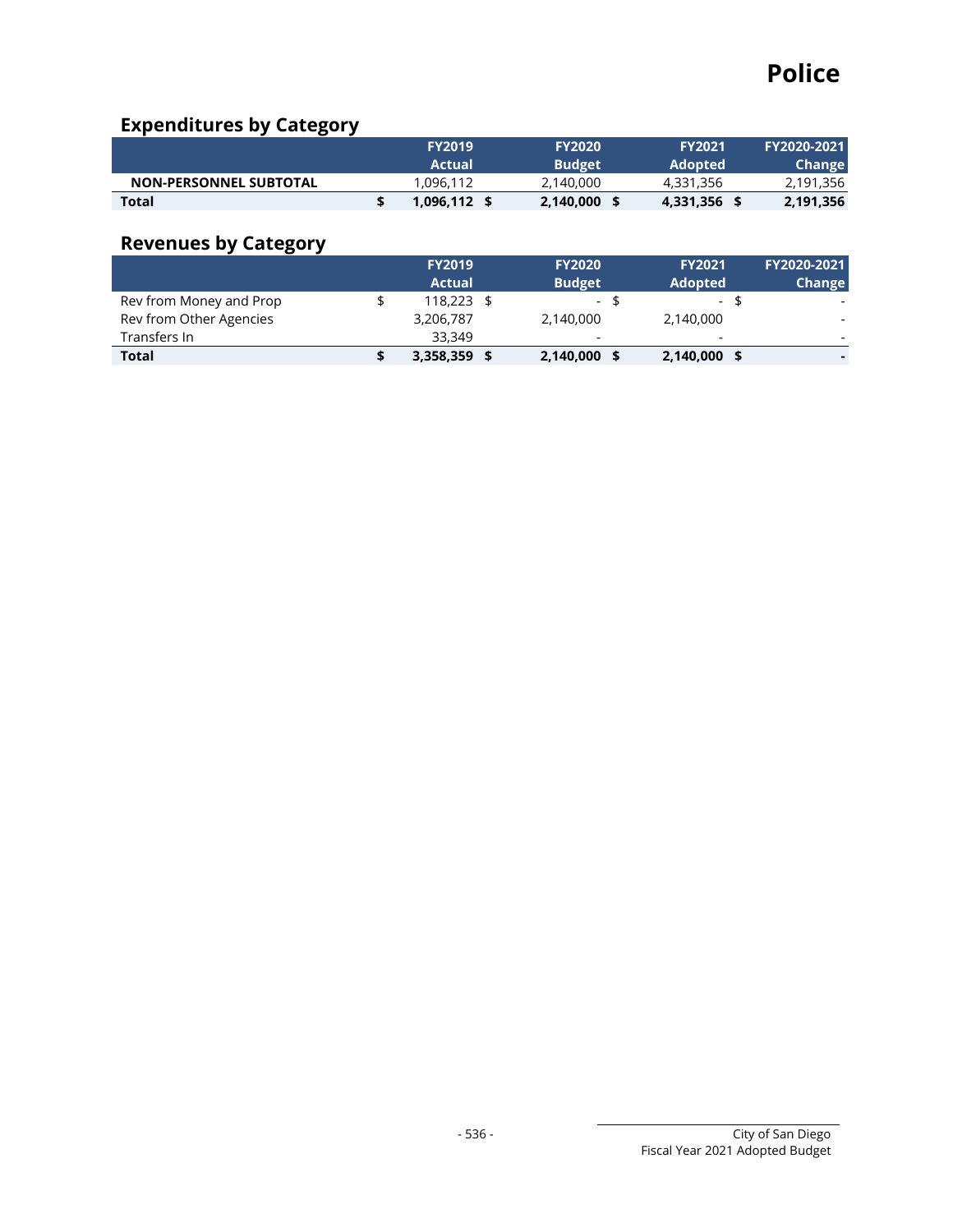## **Revenue and Expense Statement (Non–General Fund)**

| <b>Seized Assets Fund</b>              | <b>FY2019</b><br><b>Actual</b> | FY2020*<br><b>Budget</b> | FY2021**<br><b>Adopted</b> |
|----------------------------------------|--------------------------------|--------------------------|----------------------------|
| BEGINNING BALANCE AND RESERVES         |                                |                          |                            |
| <b>Balance from Prior Year</b>         | \$<br>2,141,842 \$             | 19,745,093 \$            | 13,129,300                 |
| <b>TOTAL BALANCE AND RESERVES</b>      | \$<br>2,141,842 \$             | 19,745,093 \$            | 13,129,300                 |
| <b>REVENUE</b>                         |                                |                          |                            |
| Revenue from Federal Agencies          | \$<br>21,631,969 \$            | 1,188,119 \$             | 1,188,119                  |
| Revenue from Other Agencies            | 68,843                         | 11,881                   | 11,881                     |
| Revenue from Use of Money and Property | 420,069                        |                          |                            |
| <b>TOTAL REVENUE</b>                   | \$<br>22,120,881 \$            | 1,200,000 \$             | 1,200,000                  |
| TOTAL BALANCE, RESERVES, AND REVENUE   | \$<br>24,262,723 \$            | 20,945,093 \$            | 14,329,300                 |
| <b>OPERATING EXPENSE</b>               |                                |                          |                            |
| Personnel Expenses                     | \$<br>2,661,009 \$             | 3,880,000 \$             | 4,389,792                  |
| <b>Supplies</b>                        | 191,852                        |                          | 350,000                    |
| Contracts                              | 542,886                        | 879,983                  | 691,865                    |
| Information Technology                 | 386,126                        |                          |                            |
| <b>Energy and Utilities</b>            | 367,103                        | 901,033                  | 1,268                      |
| Capital Expenditures                   | 368,655                        |                          | 2,700,000                  |
| <b>TOTAL OPERATING EXPENSE</b>         | \$<br>4,517,631 \$             | 5,661,016 \$             | 8,132,925                  |
| <b>TOTAL EXPENSE</b>                   | \$<br>4,517,631 \$             | 5,661,016 \$             | 8,132,925                  |
| <b>BALANCE</b>                         | \$<br>19,745,093 \$            | 15,284,077 \$            | 6,196,375                  |
| TOTAL BALANCE, RESERVES, AND EXPENSE   | \$<br>24,262,723 \$            | 20,945,093 \$            | 14,329,300                 |

\* At the time of publication, audited financial statements for Fiscal Year 2020 were not available. Therefore, the Fiscal Year 2020 column reflects final budgeted revenue and expense amounts from the Fiscal Year 2020 Adopted Budget, while the beginning Fiscal Year 2020 balance amount reflects the audited Fiscal Year 2019 ending balance.

\*\* Fiscal Year 2021 Beginning Fund Balance reflect the projected Fiscal Year 2020 Ending Fund Balance based on updated Revenue and Expenditures projections for Fiscal Year 2020.